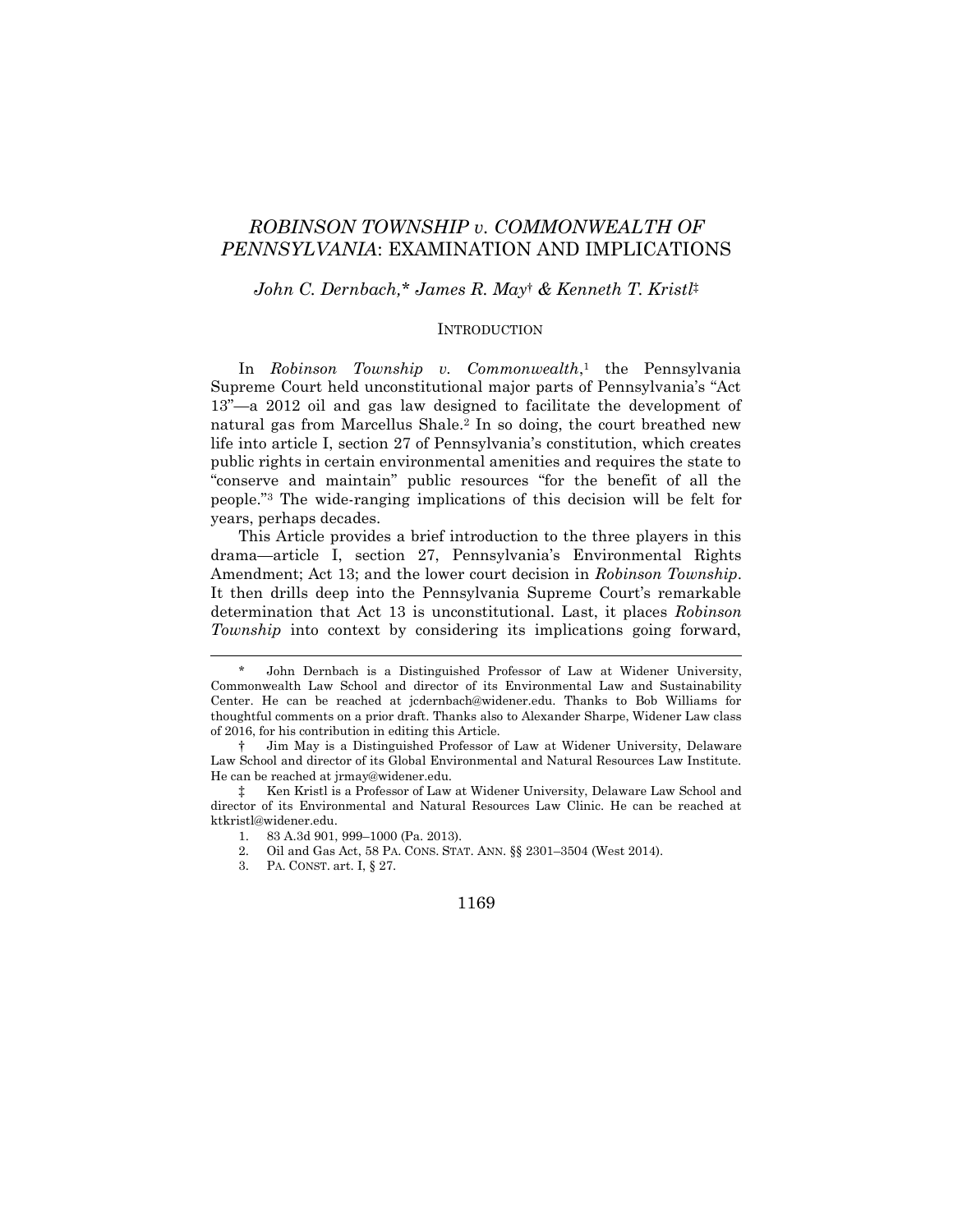including at the local, state, and global levels in general, and in the context of environmental constitutionalism in particular.

## I. BRIEF BACKGROUND TO PENNSYLVANIA'S ENVIRONMENTAL RIGHTS AMENDMENT, ACT 13, AND *ROBINSON TOWNSHIP*

#### *A. The Environmental Rights Amendment*

As part of the environmental movement that swept the United States in the 1960s and 1970s, more than a dozen states amended their constitutions to include some provision for the environment.<sup>4</sup> Pennsylvania was one of them. Article I, section 27 of the Pennsylvania Constitution, known as the "Environmental Rights Amendment," provides:

The people have a right to clean air, pure water, and to the preservation of the natural, scenic, historic and esthetic values of the environment. Pennsylvania's public natural resources are the common property of all the people, including generations yet to come. As trustee of these resources, the Commonwealth shall conserve and maintain them for the benefit of all the people.<sup>5</sup>

The Environmental Rights Amendment was adopted in response to Pennsylvania's experience with extractive industries and activities.<sup>6</sup> The Commonwealth has a long and sordid history of coal mining, oil and gas development, deforestation, industrialization, and attendant loss of species and habitat. In a strong display of support, the people of Pennsylvania adopted the Environmental Rights Amendment in a 1971 referendum by a four-to-one margin.<sup>7</sup> The plurality's understanding of the Amendment is informed not only by the text of article I, section 27 but by "the occasion and necessity for the provision; the circumstances under which the amendment was ratified; the mischief to be remedied;

<sup>4.</sup> JAMES R. MAY & ERIN DALY, GLOBAL ENVIRONMENTAL CONSTITUTIONALISM 209– 35 (2015); James R. May & William Romanowicz, *Environmental Rights in State Constitutions*, *in* PRINCIPLES IN CONSTITUTIONAL ENVIRONMENTAL LAW 305 (2011); EMILY ZACKIN, LOOKING FOR RIGHTS IN ALL THE WRONG PLACES: WHY STATE CONSTITUTIONS CONTAIN AMERICA'S POSITIVE RIGHTS 150–51 (2013).

<sup>5.</sup> PA. CONST. art. I, § 27.

<sup>6.</sup> John C. Dernbach & Edmund J. Sonnenberg, *A Legislative History of Article 1, Section 27 of the Constitution of the Commonwealth of Pennsylvania*, WIDENER L.J. (forthcoming 2015), *available at* http://ssrn.com/abstract=2474660.

<sup>7.</sup> *Id.* at 71.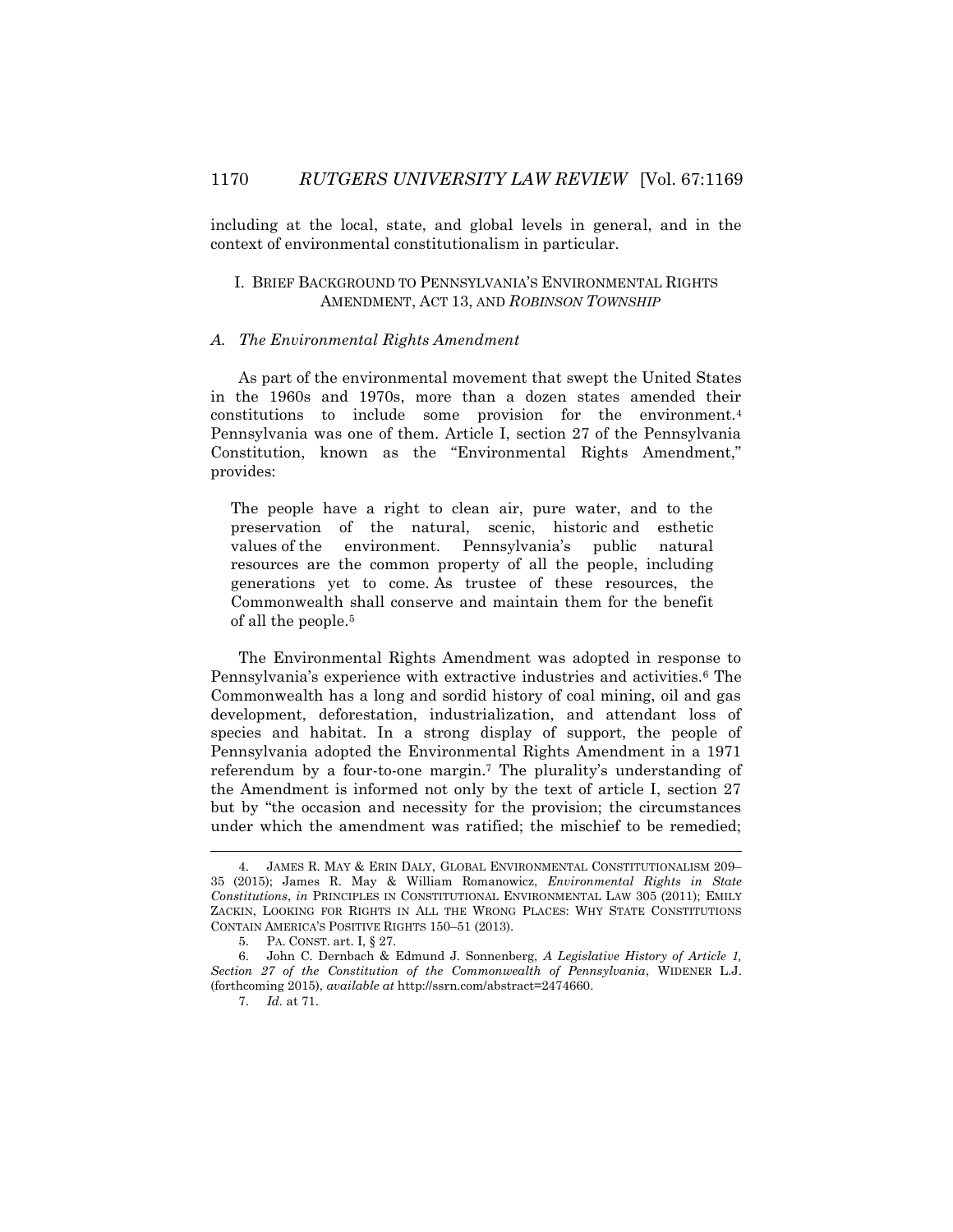the object to be attained; and the contemporaneous legislative history."<sup>8</sup> When a constitutional provision has been approved by the electorate, these considerations provide a court with a basis for determining the public's "common understanding" of its provision.<sup>9</sup>

### *B. Act 13*

Ancient shale strata exist deep below the surface of the earth. These layers of shale embed natural gas in what are known as "plays." The Marcellus Shale Play is a giant geologic formation beneath Pennsylvania and nearby states. It is thought to contain up to ten percent of available natural gas deposits in North America. The Marcellus Shale Play has been subject to enormous development pressures and concomitant concerns about adverse environmental effects.

Act 13 was adopted to address the massive exploitation of shale gas, and particularly gas from the Marcellus shale layer. Conventional gas or oil—extraction ordinarily involves drilling for a pool or concentration of oil or gas in particular rock strata. Extraction of gas from Marcellus shale, by contrast, involves what is called unconventional gas development that involves a combination of techniques—horizontal drilling through a shale layer exposes more shale to the wellbore, use of millions of gallons of water and fluids to fracture shale through a process known as hydrofracturing (also known as "fracking" or "fracing") to release the gas trapped in the shale, and usually involving completion of several wells on a given drilling pad—to produce millions of cubic feet of gas per day.

Pennsylvania enacted one of the nation's first oil and gas laws, known as the Pennsylvania Oil and Gas Act. This Act, however, was not designed to address unconventional gas development, not to mention

<sup>8.</sup> Robinson Twp. v. Commonwealth, 83 A.3d 901, 945 (Pa. 2013) (plurality opinion) (citing Robert F. Williams, *The Brennan Lecture: Interpreting State Constitutions as Unique Legal Documents*, 27 OKLA. CITY U. L. REV. 189, 195, 200 (2002)); *see also* Zauflik v. Pennsbury Sch. Dist., 104 A.3d 1096, 1126 (Pa. 2014) (quoting *Robinson Township* plurality with approval on this point).

<sup>9.</sup> Williams, *supra* note 8, at 194–95 (quoting People v. Mezy, 551 N.W.2d 389, 393 (Mich. 1996)). The Michigan Supreme Court stated:

When construing a constitution, the Court's task is to "divine the 'common understanding' of the provision, that meaning 'which reasonable minds, the great mass of the people themselves, would give it.'" Relevant considerations include the constitutional convention debates, the address to the people, the circumstances leading to the adoption of the provision, and the purpose sought to be accomplished.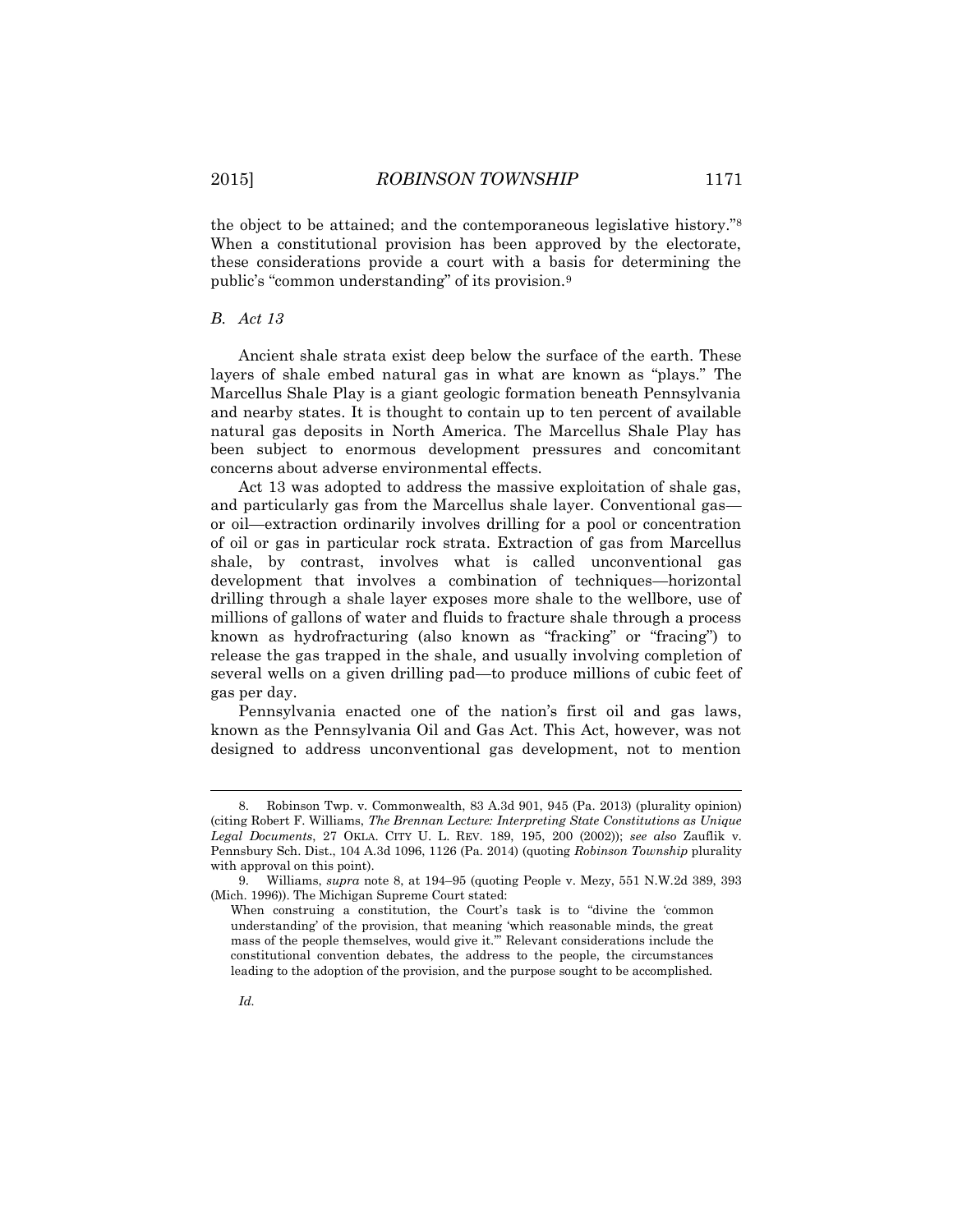development of the Marcellus Shale Play, thus resulting in a patchwork of regulatory responses by the state as well as local governments.

Accordingly, in 2012 the Pennsylvania legislature revised the Oil and Gas Act with the twin goals of liberalizing the extraction of natural gas from the Marcellus Shale Play and creating a uniform regulatory structure to do so. This revision is commonly called "Act 13" because it was Act 13 of 2012. Act 13 establishes a system for collecting impact fees from unconventional gas development, and allocates much of the revenue from those fees to various municipalities and several state agencies to offset some of the adverse environmental effects of unconventional gas development.<sup>10</sup> It also contains new or modified permitting requirements for oil and gas operations by the Pennsylvania Department of Environmental Protection ("DEP").<sup>11</sup> In addition, Act 13 prevents physicians from obtaining information about the risks of exposure to certain chemicals used in hydraulic fracturing unless they agree to sign a confidentiality agreement.<sup>12</sup> It also subjects physicians who release information about potential chemical exposure to civil and criminal liability.<sup>13</sup>

Three provisions of Act 13 are central to the Pennsylvania Supreme Court's *Robinson Township* decision. First, section 3303 declares that state environmental laws "occupy the entire field" of oil and gas regulation, "to the exclusion of all local ordinances." Section 3303 also "preempts and supersedes the local regulation of oil and gas operations regulated" under the state's various environmental laws.<sup>14</sup>

Second, section 3304 requires "all local ordinances regulating oil and gas operations" to "allow for the reasonable development of oil and gas resources." In so doing, it imposes uniform rules for unconventional gas development in the state, prohibits local governments from establishing more stringent rules, and establishes limited time periods for local review of drilling proposals.<sup>15</sup>

Third, section 3215(b) prohibits drilling or disturbing area within specific distances of streams, springs, wetlands, and other water bodies. But section 3215(b)(4) requires DEP to waive these distance restrictions

<sup>10.</sup> 58 PA. CONS. STAT. ANN. §§ 2301–2318 (West 2014).

<sup>11.</sup> *Id.* §§ 3211–3227.

<sup>12.</sup> *Id.* § 3222.1.

<sup>13.</sup> *Id.* § 3256 (authorizing DEP to assess civil penalties for "a violation of this chapter"); *id.* § 3255(a) (stating that a "person violating a provision of this chapter commits a summary offense"); *id.* § 3255(b) (stating that a "person willfully violating a provision of this chapter . . . commits a misdemeanor"). Section 3222.1, which contains the confidentiality requirement, is included within "this chapter."

<sup>14.</sup> *Id.* § 3303.

<sup>15.</sup> *Id.* § 3304.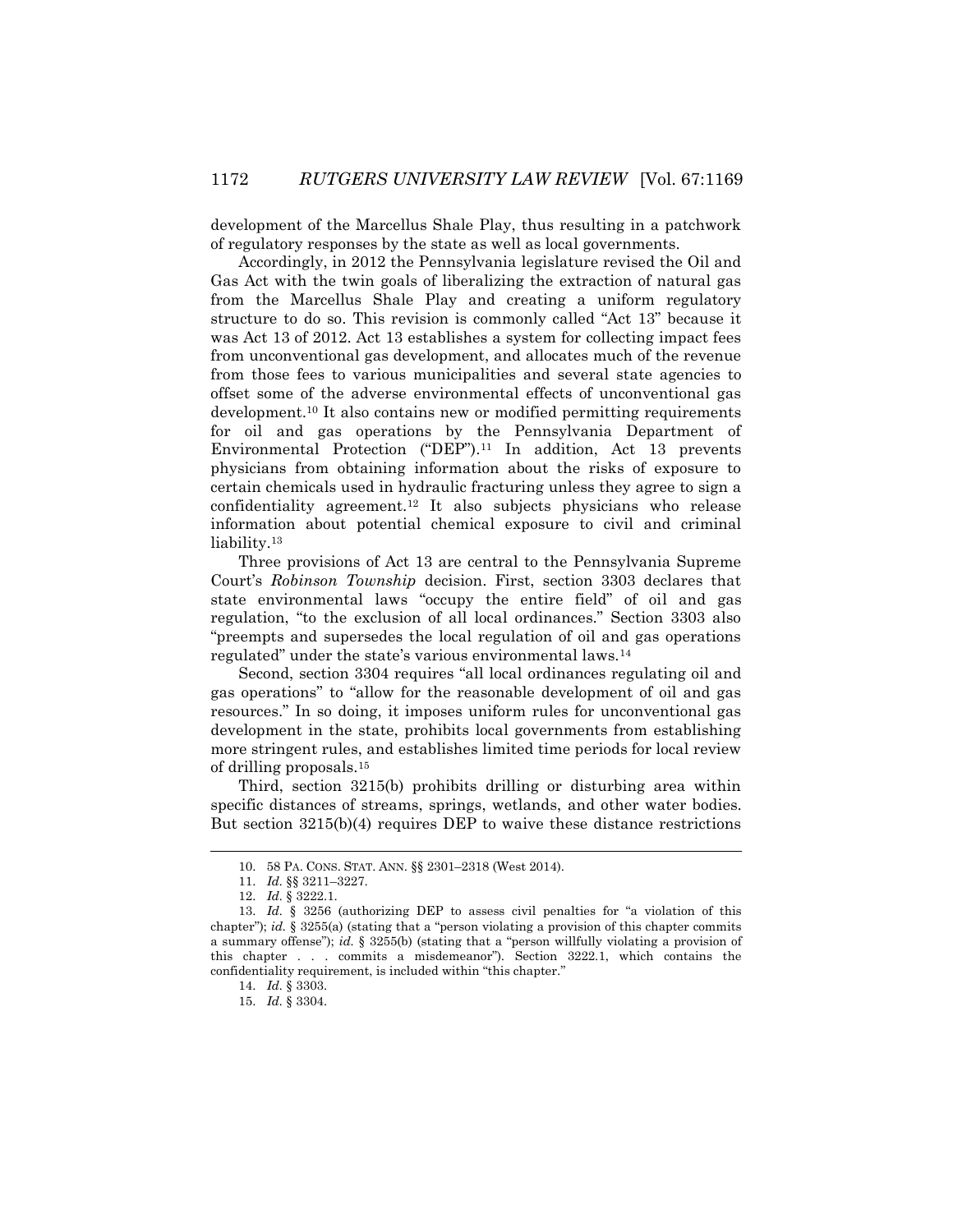if the permit applicant submits "additional measures, facilities or practices" that it will employ to protect these waters. That provision states: "The waiver, if granted, shall include additional terms and conditions required by [DEP] necessary to protect the waters of this Commonwealth."<sup>16</sup>

# *C. Robinson Township v. Commonwealth of Pennsylvania: Lower Court Decision*

Robinson Township and six other municipalities, two individuals, an environmental organization, and a physician filed an action against the state challenging Act 13 as inconsistent with the Environmental Rights Amendment, substantive due process, and other provisions of the Pennsylvania Constitution. In its July 2012 decision, the Commonwealth Court of the State of Pennsylvania dismissed many of the petitioners' claims but held section 3215(b)(4) and section 3304 to be unconstitutional.<sup>17</sup> President Judge Dan Pellegrini wrote for the fourjudge majority; three judges dissented.<sup>18</sup>

The commonwealth court first held the waiver from the setback provision (section 3215(b)(4)) to be invalid under the state constitutional requirement that "legislation must contain adequate standards that will guide and restrain the exercise of the delegated administrative functions  $\ldots$ ."<sup>19</sup> It held that section 3215(b)(4) violates that requirement because it "gives no guidance to DEP that guide and constrain its discretion to decide to waive the distance requirements from water body and wetland setbacks."<sup>20</sup>

Next, based on the property rights provisions of the Pennsylvania Constitution,<sup>21</sup> the commonwealth court held invalid as a matter of substantive due process Act 13's requirement that municipalities approve unconventional gas development (section 3304).<sup>22</sup> For zoning requirements and other laws to satisfy substantive due process, Pennsylvania courts have previously ruled that they "must be directed toward the community as a whole, concerned with the public interest generally, and justified by a *balancing* of community costs and

<sup>16.</sup> 58 PA. CONS. STAT. ANN. § 3215(b)(4).

<sup>17.</sup> Robinson Twp. v. Commonwealth, 52 A.3d 463, 494 (Pa. Commw. Ct. 2012), *aff'd in part*, *rev'd in part*, 83 A.3d 901 (Pa. 2013).

<sup>18.</sup> *Id.* at 468, 497.

<sup>19.</sup> *Id.* at 490.

<sup>20.</sup> *Id.* at 493.

<sup>21.</sup> PA. CONST. art. I, § 1.

<sup>22.</sup> *Robinson Twp.*, 52 A.3d at 484–85.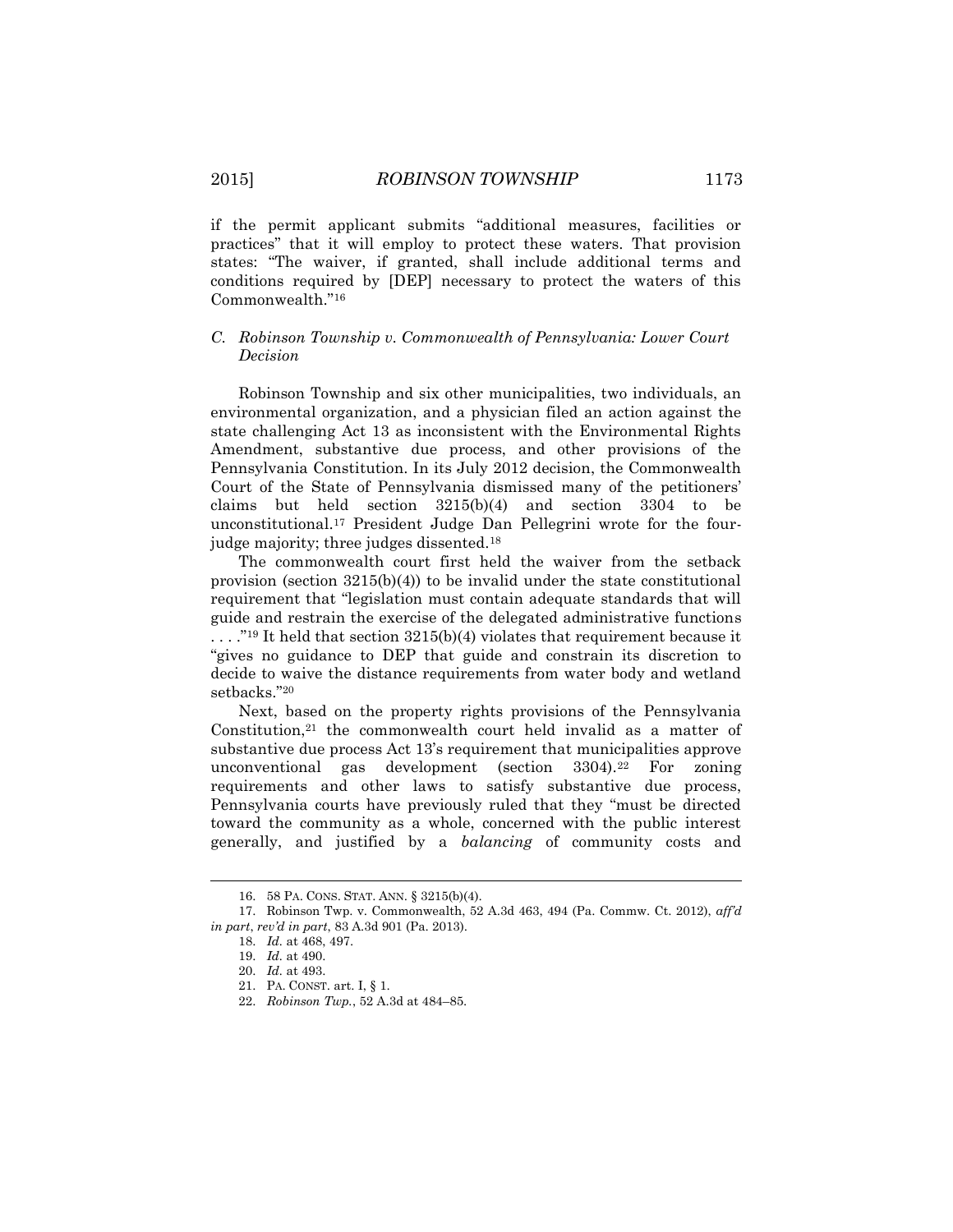benefits."<sup>23</sup> Section 3304 violates substantive due process, the commonwealth court ruled, "because it allows incompatible uses in zoning districts and does not protect the interests of neighboring property owners from harm, alters the character of the neighborhood, and makes irrational classifications."<sup>24</sup>

The commonwealth court upheld Act 13's preemption clause (section 3303) under the Environmental Rights Amendment, however.<sup>25</sup> Notwithstanding its bold pronouncements or perhaps because of them, article I, section 27 was mostly marginalized by Pennsylvania courts from the outset. This marginalization took two forms. First, viewing article I, section 27 as a grant of authority to government, Pennsylvania courts developed the view that the Amendment was not self-executing; that is, it applies only when the legislature specifically says so. Second, in *Payne v. Kassab*, the commonwealth court substituted a three-part balancing test for the text of the Amendment.<sup>26</sup> When the legislature says the Amendment is applicable, that test has since been used by courts in the overwhelming majority of cases involving article I, section 27.<sup>27</sup> Because of these prior court decisions, the commonwealth court made short work of the claim against section 3303. Because Act 13 relieved municipalities "of their responsibilities to strike a balance between oil

 $\overline{a}$ 

Payne v. Kassab, 312 A.2d 86, 94 (Pa. Commw. Ct. 1973), *aff'd*, 361 A.2d 263 (Pa. 1976). The supreme court did not affirm on the basis of that test, however; it merely noted that the commonwealth court had used it. *Payne*, 361 A.2d at 272 n.23.

27. For a more detailed explanation of these two points, see John C. Dernbach, *Taking the Pennsylvania Constitution Seriously When It Protects the Environment: Part I— An Interpretative Framework for Article I, Section 27*, 103 DICK. L. REV. 693 (1999), and John C. Dernbach, *Taking the Pennsylvania Constitution Seriously When It Protects the Environment: Part II—Environmental Rights and Public Trust*, 104 DICK. L. REV. 97 (1999). *See also* John C. Dernbach, *Natural Resources and the Public Estate*, *in* THE PENNSYLVANIA CONSTITUTION: A TREATISE ON RIGHTS AND LIBERTIES 683 (Ken Gormley et al. eds., 2004).

<sup>23.</sup> *Id.* at 483 (alteration in original) (quoting *In re* Realen Valley Forge Greenes Assocs., 838 A.2d 718, 728 (Pa. 2003)).

<sup>24.</sup> *Id.* at 485.

<sup>25.</sup> *Id.*

<sup>26.</sup> The commonwealth court stated:

The court's role must be to test the decision under review by a threefold standard:

<sup>(1)</sup> Was there compliance with all applicable statutes and regulations relevant to the protection of the Commonwealth's public natural resources?

<sup>(2)</sup> Does the record demonstrate a reasonable effort to reduce the environmental incursion to a minimum?

<sup>(3)</sup> Does the environmental harm which will result from the challenged decision or action so clearly outweigh the benefits to be derived therefrom that to proceed further would be an abuse of discretion?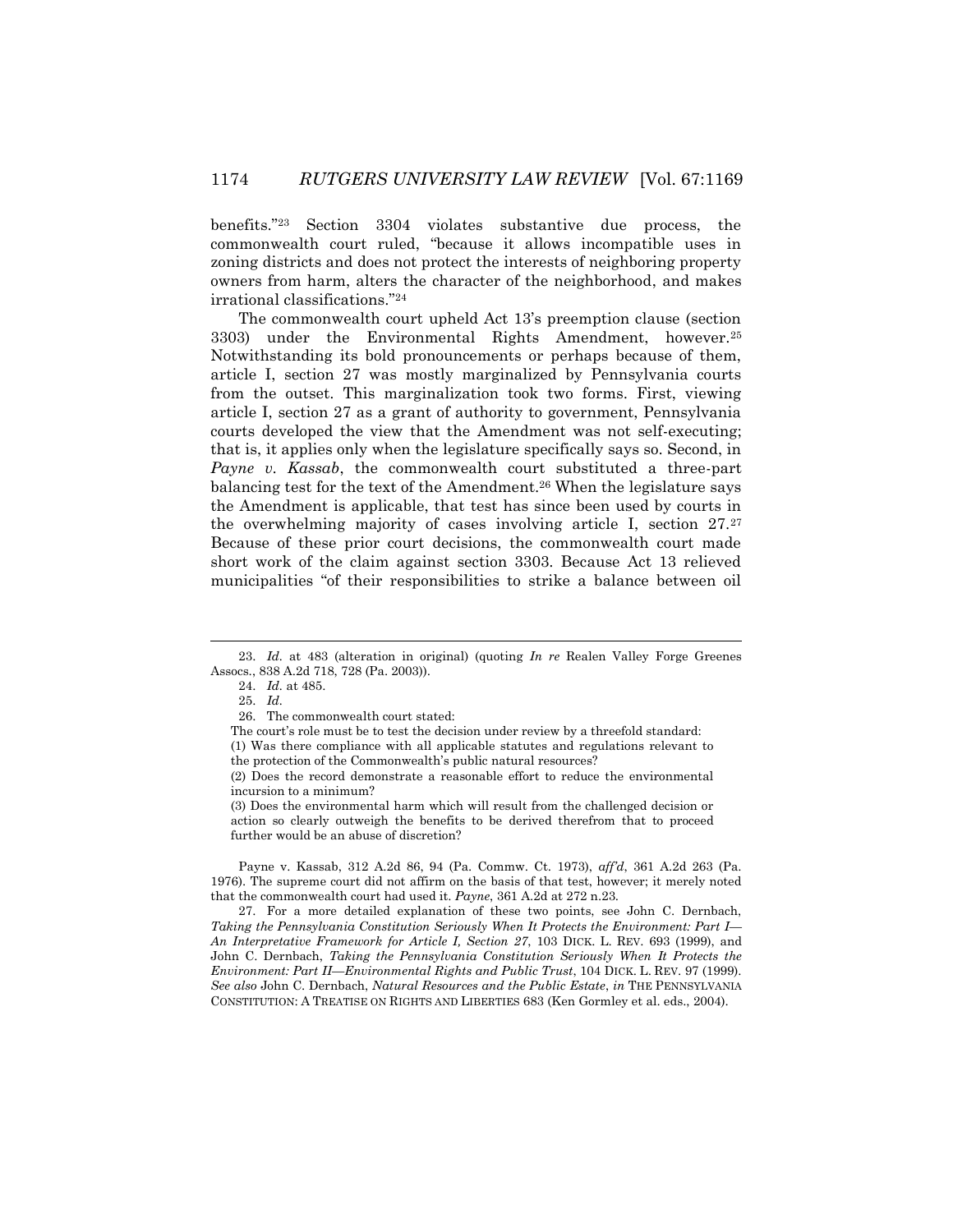and gas development and environmental concerns," there was no cause of action under article I, section 27, the court ruled.<sup>28</sup>

The commonwealth court also held that the environmental petitioners and the physician lacked constitutional standing.<sup>29</sup> Both sides appealed to the seven-member Pennsylvania Supreme Court.

## II. *ROBINSON TOWNSHIP* AND THE PENNSYLVANIA SUPREME COURT

In a remarkable decision, the Pennsylvania Supreme Court affirmed the commonwealth court's decision on the two provisions that the commonwealth court had held unconstitutional, and also held section 3303 to be unconstitutional.<sup>30</sup> In a 162-page plurality opinion, Chief Justice Ronald Castille and two other justices, Debra McCloskey Todd and Seamus McCaffery, grounded their decision in the Environmental Rights Amendment. A fourth justice, Max Baer, concurred in the decision but based his opinion on substantive due process. Justice Thomas Saylor and Justice J. Michael Eakin wrote separate dissenting opinions. Neither former Justice Orrie Melvin nor newly appointed Justice Correale Stevens participated in the decision. The decision has three major thrusts. First, a majority—the plurality plus Justice Baer—reversed the lower court insofar as it upheld standing for all of the petitioners in the case. Second, the same majority rejected the argument that the case is precluded under the political question doctrine. Third, as already noted, it held three sections of Act 13 to be unconstitutional. We take these in turn below.

## *A. Majority: Standing*

The basic requirement for standing is that the petitioner or plaintiff must show that he or she has "a substantial, direct and immediate interest in the outcome of the litigation."<sup>31</sup> The State argued that most of the petitioners did not have standing. A majority of the court disagreed, and upheld standing for all of the petitioners.<sup>32</sup> Two individuals—Brian Coppola and David Ball—asserted that Act 13 negatively affected them because they cannot enjoy their properties as expected or guarantee

l

<sup>28.</sup> *Robinson Twp.*, 52 A.3d at 489.

<sup>29.</sup> *Id.* at 476–78.

<sup>30.</sup> Robinson Twp. v. Commonwealth, 83 A.3d 901, 978 (Pa. 2013) (plurality opinion).

<sup>31.</sup> *Id.* at 917 (majority opinion).

<sup>32.</sup> State courts, of course, are free to adopt standing requirements that are different from those employed by federal courts. ROBERT F. WILLIAMS, THE LAW OF AMERICAN STATE CONSTITUTIONS 289–99 (2009).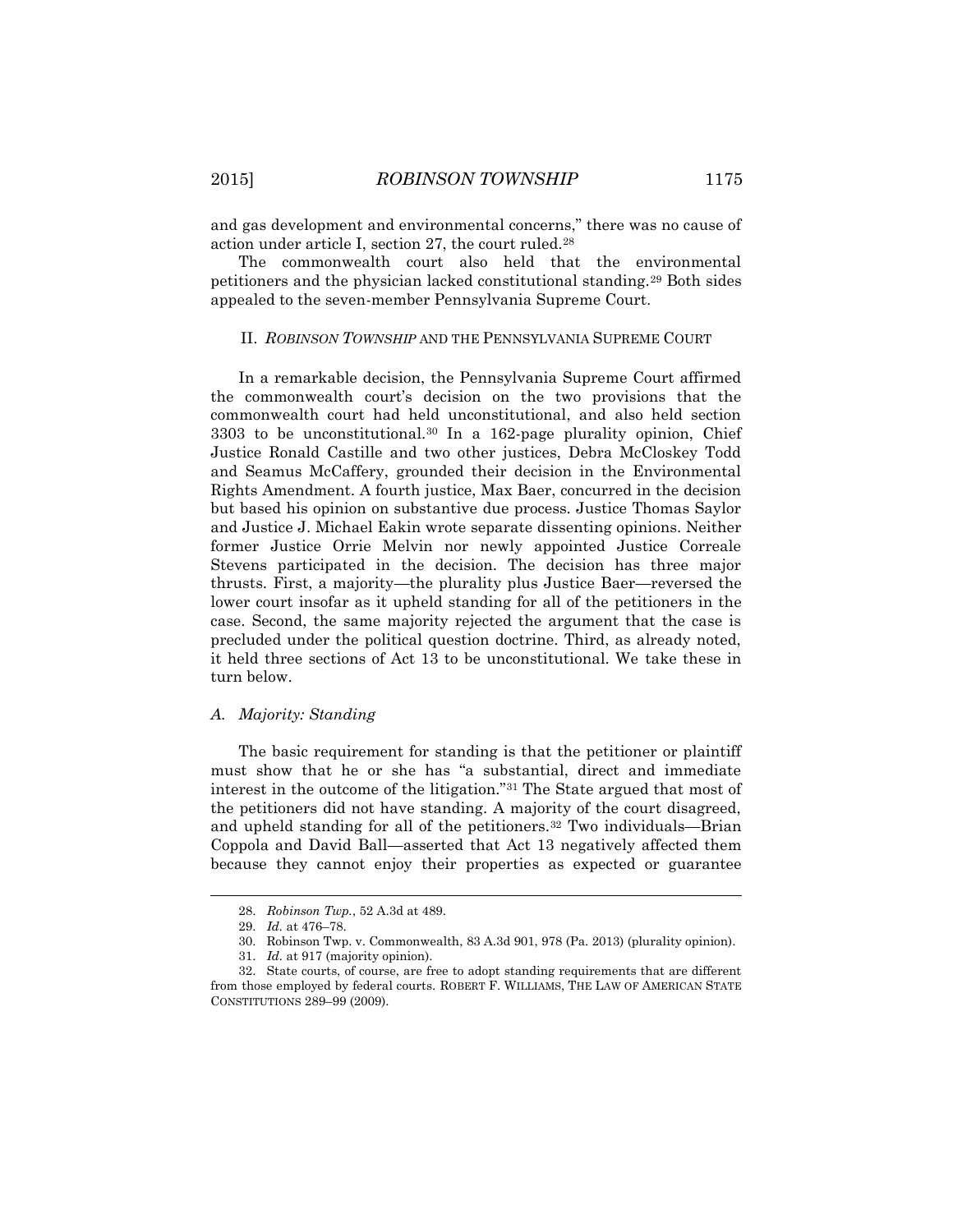enjoyment of these properties to potential buyers.<sup>33</sup> The court held they had standing as individuals. They are also local government officials. The Pennsylvania Supreme Court did not decide whether they had a separate interest as local elected officials that would also confer standing.<sup>34</sup>

Robinson Township and six other local governments asserted standing because Act 13 imposes substantial, direct, and immediate obligations on them that affect their governmental functions.<sup>35</sup> The Pennsylvania Supreme Court agreed, saying that protection of environmental and esthetic interests is an essential aspect of Pennsylvanians' quality of life and a key part of local government's role. In effect, the court said, Act 13 places them in position of either violating constitutional duties or violating Act 13.<sup>36</sup>

Maya Van Rossum (the Delaware Riverkeeper) and the Delaware Riverkeeper Network submitted affidavits on record showing that individual members of the Delaware Riverkeeper Network were Pennsylvania residents as well as owners of property or business interests that were likely to suffer harm in the value of their existing homes and enjoyment of their properties because of Act 13.<sup>37</sup> The Pennsylvania Supreme Court held that the Delaware Riverkeeper Network has standing because of injury alleged to its members.<sup>38</sup> Because of her official position as executive director of this organization, the court held, Maya Van Rossum also has standing to represent the organization.<sup>39</sup>

The court also upheld standing for Mehernosh Khan, a physician who treats patients in areas where drilling operations are taking place.<sup>40</sup> Dr. Khan alleged that Act 13's restrictions on obtaining and sharing information with other physicians regarding chemicals used in drilling operations impede his ability to properly treat his patients.<sup>41</sup> Act 13 allows a physician to get the identity of these chemicals from the industry, but then requires the physician to keep the identity of these chemicals confidential. Failure to do so subjects the physician to legal action for failure to protect trade secrets. Dr. Khan said this restriction forces him to choose between following Act 13 and adhering to his legal and ethical duties to report findings in medical records and make records

<sup>33.</sup> *Robinson Twp.*, 83 A.3d at 918.

<sup>34.</sup> *Id.*

<sup>35.</sup> *Id.*

<sup>36.</sup> *Id.* at 920.

<sup>37.</sup> *Id.* at 922.

<sup>38.</sup> *Id.*

<sup>39.</sup> *Robinson Twp.*, 83 A.3d at 922–23.

<sup>40.</sup> *Id.* at 924–25.

<sup>41.</sup> *Id.* at 923.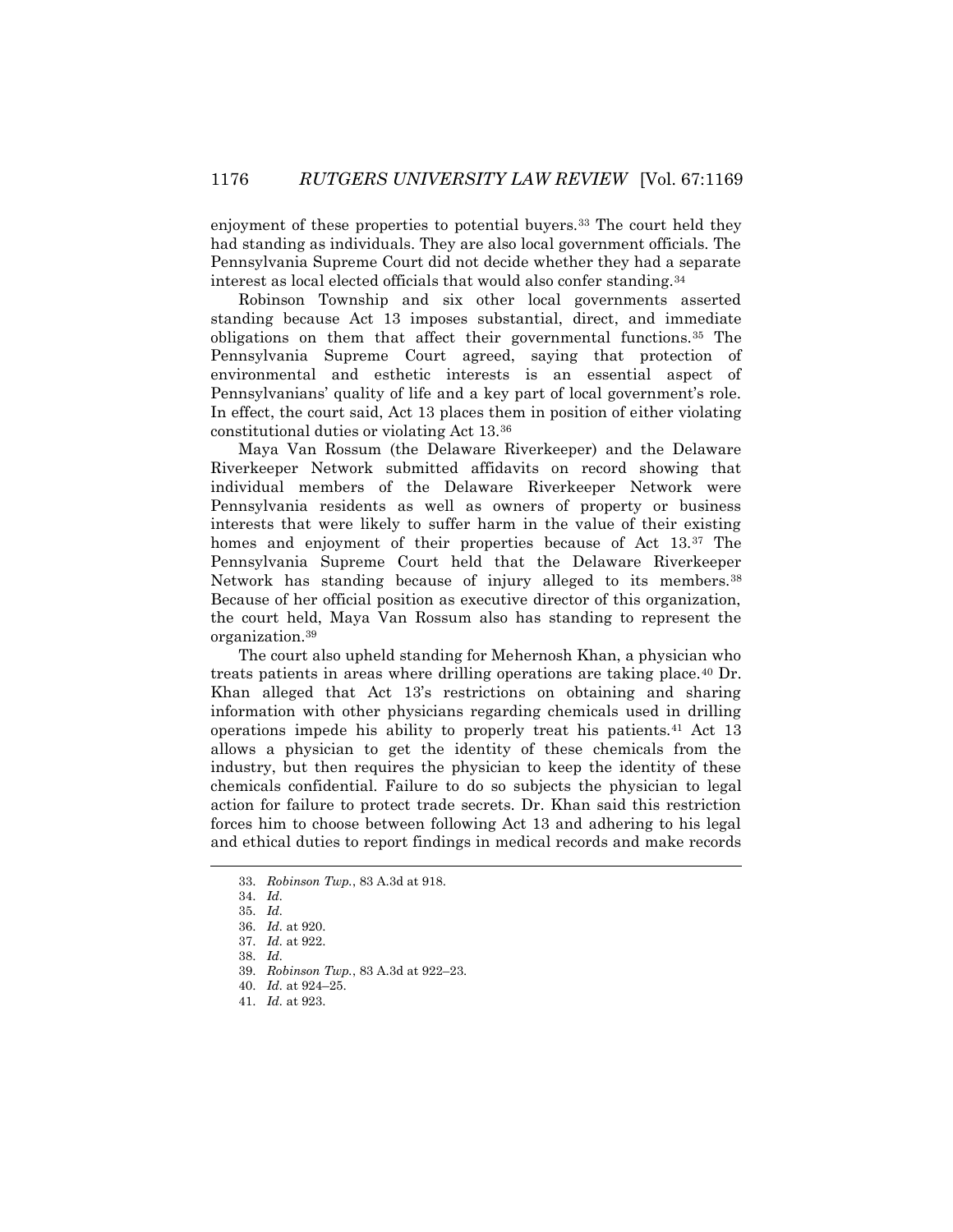available to patients and other doctors.<sup>42</sup> Because of what the Pennsylvania Supreme Court called his "unpalatable professional choices in the wake of Act 13," his interest is substantial and direct.<sup>43</sup>

## *B. Majority: Political Question*

The State also argued that the claims presented against Act 13 should not be heard because they present a political question.<sup>44</sup> The courts, the State argued, should not be in a position of revisiting or second guessing legislative choices.<sup>45</sup> The Pennsylvania Supreme Court, citing precedent that goes back to the early history of the United States, said that it had the power to decide whether legislative choices, including Act 13, are constitutional.<sup>46</sup> It does not matter, the court said, that the legislative choices were made in a difficult political context; the question is whether they are constitutional and the courts have the ability to decide that.<sup>47</sup>

## *C. Constitutionality of Act 13*

# 1. Plurality: Article I, Section 27

The State argued that article I, section 27 "recognizes or confers no right upon citizens and no right or inherent obligation upon municipalities; rather, the constitutional provision exists only to guide the General Assembly, which alone determines what is best for public natural resources, and the environment generally, in Pennsylvania."<sup>48</sup> The commonwealth court's decision on section 3303 of Act 13, which said

<sup>42.</sup> *Id.* at 924.

<sup>43.</sup> *Id.*

<sup>44.</sup> *Id.* at 925.

<sup>45.</sup> *Robinson Twp.*, 83 A.3d at 925.

<sup>46.</sup> *Id.* at 927.

<sup>47.</sup> *See also* WILLIAMS, *supra* note 32, at 299; Daniel B. Rodriguez, *The Political Question Doctrine in State Constitutional Law*, 43 RUTGERS L.J. 573, 590 (2013) ("If, as *Marbury v. Madison* teaches us, it is the duty of courts to say what the law is, the political question doctrine justifies abdication of responsibility. This is the classic objection to the doctrine and it is a point well taken in the state constitutional context as well." (citing Marbury v. Madison, 5 U.S. 137 (1803))). The *Robinson Township* court cited *Marbur*y as part of its decision that the political question doctrine is inapplicable. *Robinson Twp.*, 83 A.3d at 929.

<sup>48.</sup> *Robinson Twp.*, 83 A.3d at 942 (plurality opinion).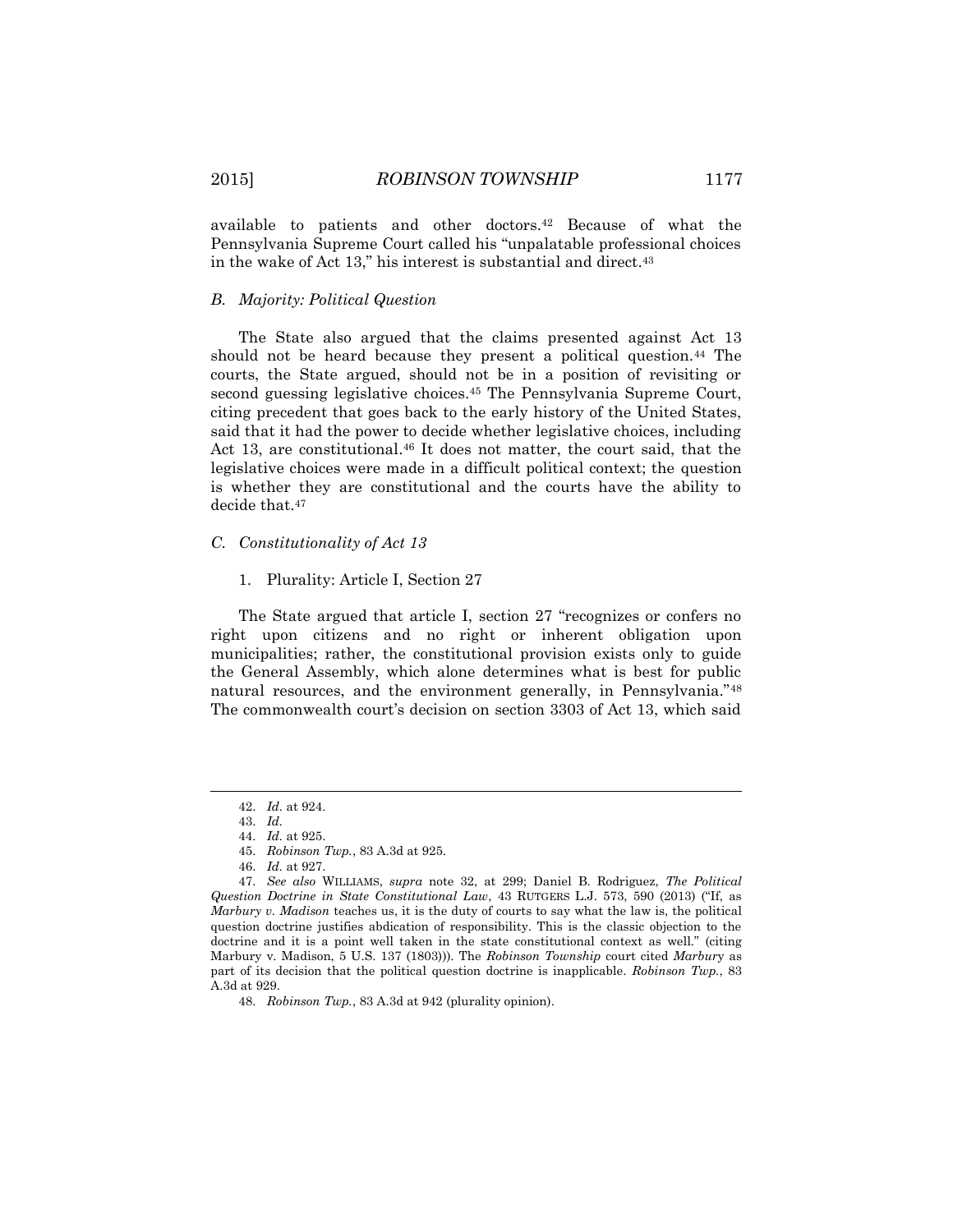in effect that legislation trumps article I, section  $27<sup>49</sup>$  is consistent with the State's position.

The three-justice plurality disagreed, finding section 27 to be selfexecuting and actionable. Indeed, a substantial part of its opinion sets out "foundational principles" about article I, section 27 to guide future courts and decision makers.<sup>50</sup>

The plurality first concluded that article I, section 27 is selfexecuting—that it can be enforced by a court without implementing legislation.<sup>51</sup> The plurality emphasized that the environmental amendment is located in article I of the Pennsylvania Constitution, which is Pennsylvania's analogue to the Bill of Rights in the United States Constitution. Article I is the same place where the right to free speech; the right to bear arms; and the right to acquire, possess, and protect property are located. Rights in article I, the plurality noted, are understood as inherent rights that are reserved to the people; they operate as limits on government power.<sup>52</sup> The plurality then explained that, under Pennsylvania law, these rights are self-executing.<sup>53</sup> This law includes prior case law under article I, section 27.<sup>54</sup> If this were not the case, limits on governmental power that required an exercise of legislative power for their execution could easily be frustrated by the legislature's refusal to do so. It is particularly appropriate to treat article I, section 27 as self-executing, the plurality said, because it provides "the court with a complete and enforceable rule . . . ."<sup>55</sup> The plurality explained that the court had not previously had an opportunity to address how article I, section 27 restrains the exercise of governmental regulatory power, and therefore "has had no opportunity to address the original understanding of the constitutional provision . . . ."<sup>56</sup>

Constitutional interpretation, the plurality wrote, must begin with the plain language of article I, section 27 itself. The first sentence establishes two rights in the people, Chief Justice Castille wrote. The

53. *Robinson Twp.*, 83 A.3d at 964 n.52, 974 (plurality opinion).

 $\overline{a}$ 

56. *Id.* at 964.

<sup>49.</sup> Robinson Twp. v. Commonwealth, 52 A.3d 463, 489 (Pa. Commw. Ct. 2012), *aff'd in part*, *rev'd in part*, 83 A.3d 901 (Pa. 2013).

<sup>50.</sup> *Robinson Twp.*, 83 A.3d at 956 (plurality opinion).

<sup>51.</sup> *Id.* at 964–65 n.52.

<sup>52.</sup> Article I, section 25, which was in the state constitution before section 27 was adopted, states: "To guard against transgressions of the high powers which we have delegated, we declare that *everything in this article* is excepted out of the general powers of government and shall forever remain inviolate." PA. CONST. art. I, § 25 (emphasis added).

<sup>54.</sup> *Id.*

<sup>55.</sup> *Id.* at 964 n.52 (citing Jose L. Fernandez, *State Constitutions, Environmental Rights Provisions, and the Doctrine of Self-Execution: A Political Question?*, 17 HARV. ENVTL. L. REV. 333, 333 (1993)).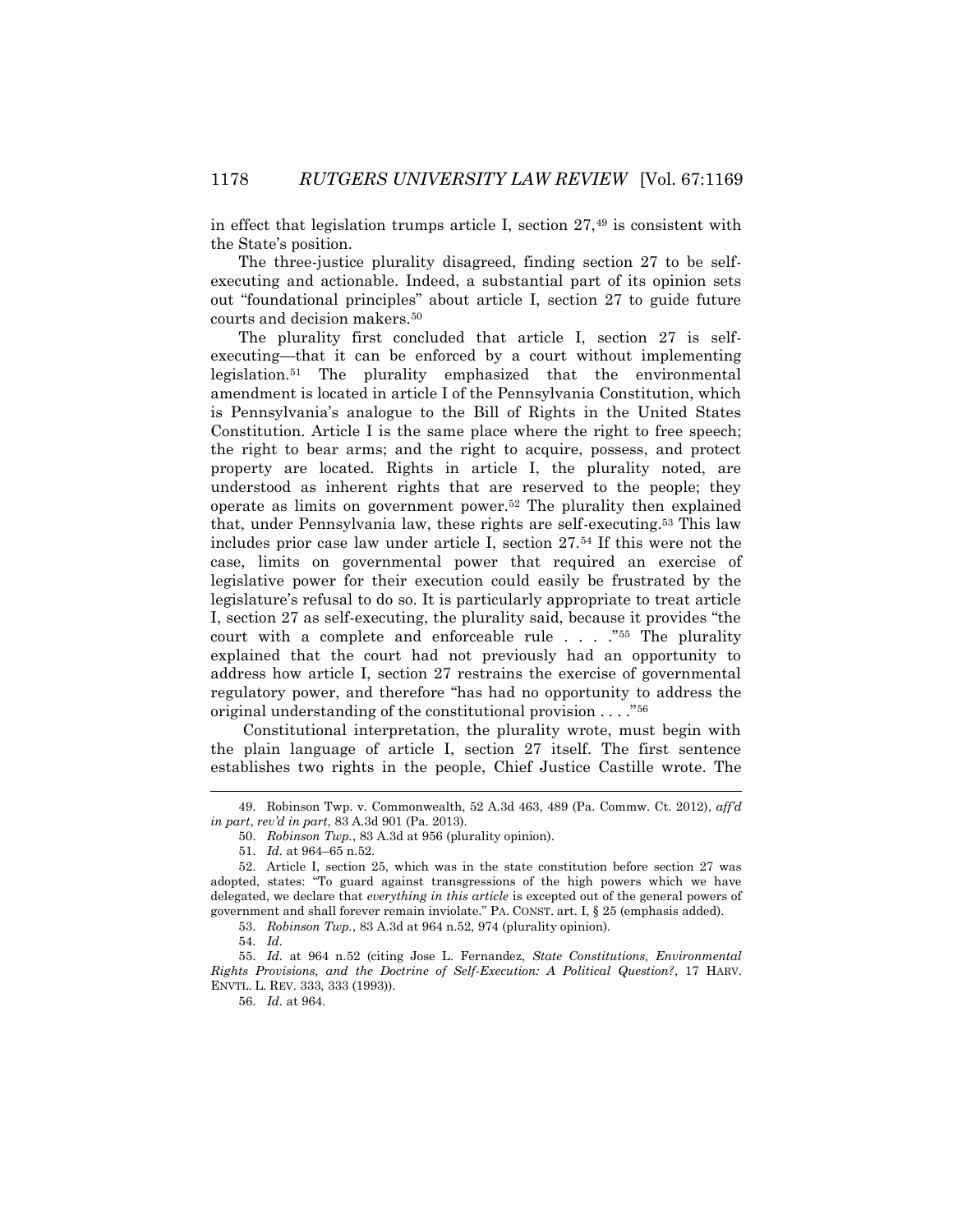first is a right to clean air, pure water, and to the preservation of the natural, scenic, historic, and esthetic values of the environment. The second is "a limitation on the state's power to act contrary to this right."<sup>57</sup> These rights bind the state as well as local governments, the plurality said. In addition, these rights are equal in status and enforceability to any other rights included in the state constitution, including property rights.

The second and third sentences, the plurality wrote, involve a public trust. Public natural resources are owned in common by the people, including future generations. Because the state is the trustee of these resources, it has a fiduciary duty to conserve and maintain them.<sup>58</sup> "The plain meaning of the terms conserve and maintain implicates a duty to prevent and remedy the degradation, diminution, or depletion of our public natural resources."<sup>59</sup> The state has two separate obligations as trustee. The first is "a duty to refrain from permitting or encouraging the degradation, diminution, or depletion of public natural resources . . . ."<sup>60</sup> The second is a duty "to act affirmatively to protect the environment, via legislative action."<sup>61</sup> These duties, the plurality said, foster "legitimate development tending to improve upon the lot of Pennsylvania's citizenry, with the evident goal of promoting sustainable development."<sup>62</sup>

Pennsylvania's history, Chief Justice Castille wrote, includes massive deforestation, the loss of game, and industrialization and coal mining. "It is not a historical accident that the Pennsylvania Constitution now places citizens' environmental rights on par with their political rights," the plurality wrote.<sup>63</sup> Ambiguous constitutional provisions, he pointed out, are to be interpreted based on "the mischief to be remedied" and "the object to be attained."<sup>64</sup>

In light of this analysis, the plurality concluded, the "non-textual" balancing test in *Payne v. Kassab* "is inappropriate to determine matters outside the narrowest category of cases, i.e., those cases in which a challenge is premised simply upon an alleged failure to comply with statutory standards enacted to advance section 27 interests."<sup>65</sup>

The plurality then applied this framework to sections 3303, 3304, and 3215(b)(4):

<sup>57.</sup> *Id.* at 951.

<sup>58.</sup> PA. CONST. art. I, § 27.

<sup>59</sup>*. Robinson Twp.*, 83 A.3d at 957 (plurality opinion).

<sup>60.</sup> *Id.*

<sup>61.</sup> *Id.* at 958.

<sup>62.</sup> *Id.*

<sup>63.</sup> *Id.* at 960.

<sup>64.</sup> *Id.* at 945.

<sup>65.</sup> *Robinson Twp.*, 83 A.3d at 967 (plurality opinion).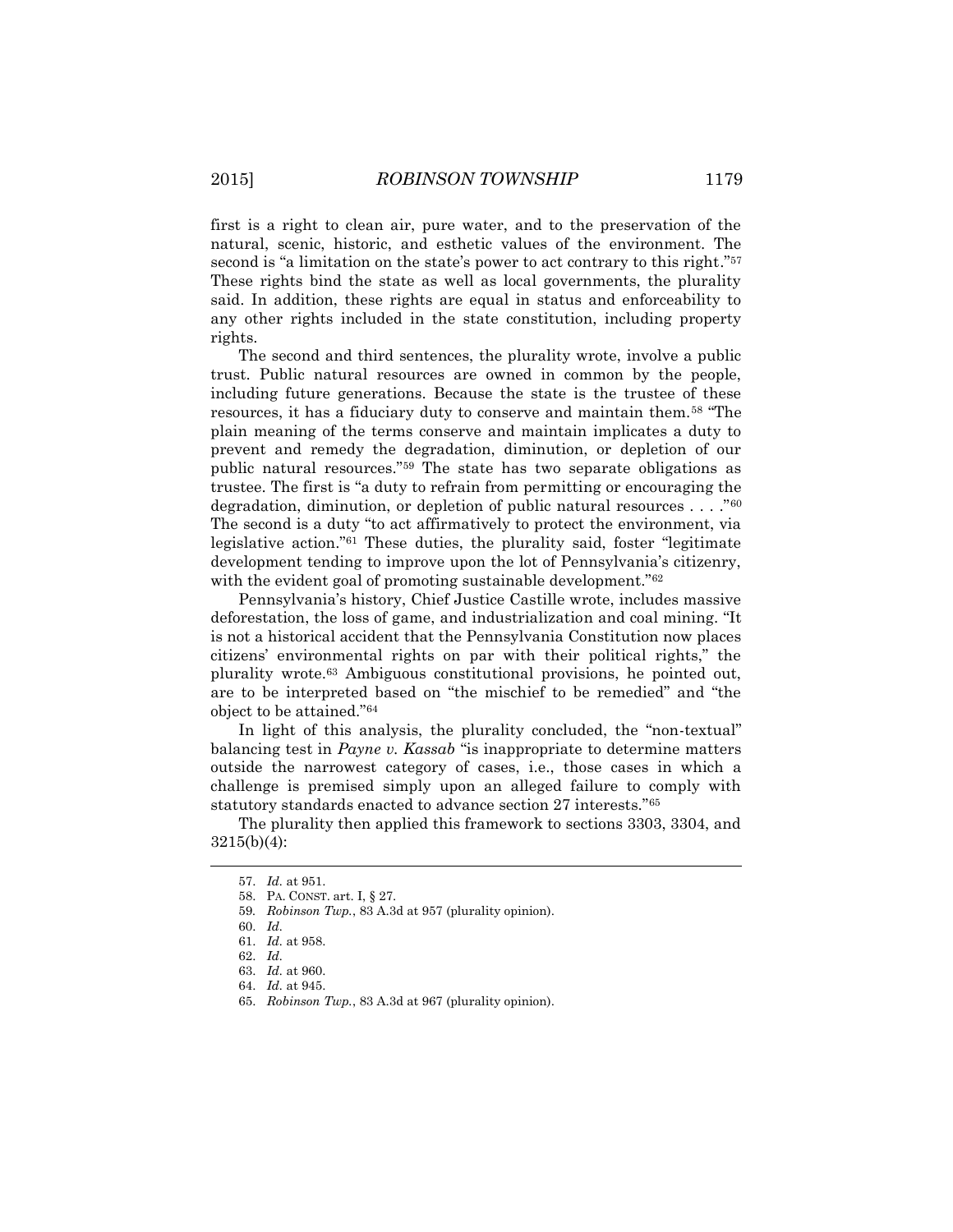# 1180 *RUTGERS UNIVERSITY LAW REVIEW* [Vol. 67:1169

- Section 3303,<sup>66</sup> which preempted local regulation of oil and gas operations, violates article I, section 27 because "the General Assembly has no authority to remove a political subdivision's implicitly necessary authority to carry into effect its constitutional duties."<sup>67</sup> The Commonwealth is the trustee under the Amendment, which means that local governments are among the trustees with constitutional responsibilities.
- Section 3304,<sup>68</sup> which requires "all local ordinances" to "allow for the reasonable development of oil and gas resources" and imposes uniform rules for oil and gas regulation, violates article I, section 27 for two reasons. "First, a new regulatory regime permitting industrial uses as a matter of right in every type of pre-existing zoning district [including residential] is incapable of conserving or maintaining the constitutionally-protected aspects of the public environment and of a certain quality of life."<sup>69</sup> Second, under Act 13 "some properties and communities will carry much heavier environmental and habitability burdens than others."70 This result is inconsistent with the obligation that the trustee act for the benefit of "all the people."<sup>71</sup>
- Section  $3215(b)(4)$ ,<sup>72</sup> which requires DEP to waive setback distances to protect streams and other water bodies, violates article I, section 27 for three reasons. First, the legislation "does not provide any ascertainable standards by which public natural resources are to be protected if an oil and gas operator seeks a waiver."<sup>73</sup> Second, "[i]f an applicant appeals permit terms or conditions . . . section 3215 remarkably places the burden on [DEP] to 'prov[e] that the conditions were necessary to protect against a probable harmful impact of [sic] the public resources.'"<sup>74</sup> Third, because section 3215 prevents anyone other than the applicant from appealing a permit condition, it "marginalizes

<sup>66.</sup> 58 PA. CONS. STAT. ANN. § 3303 (West 2014).

<sup>67.</sup> *Robinson Twp.*, 83 A.3d at 977 (plurality opinion); *see also* Kathleen S. Morris, *The Case for Local Constitutional Enforcement*, 47 HARV. C.R.-C.L. L. REV. 1 (2012) (arguing that local governments should have the ability to enforce constitutional rights).

<sup>68.</sup> 58 PA. CONS. STAT. ANN. § 3304.

<sup>69.</sup> *Robinson Twp.*, 83 A.3d at 979 (plurality opinion).

<sup>70.</sup> *Id.* at 980.

<sup>71.</sup> *Id.* (quoting PA. CONST. art I, § 27).

<sup>72.</sup> 58 PA. CONS. STAT. ANN. § 3215(b)(4).

<sup>73.</sup> *Robinson Twp.*, 83 A.3d at 983 (plurality opinion).

<sup>74.</sup> *Id.* at 984 (alterations in original) (quoting 58 PA. CONS. STAT. ANN. § 3215(e)(2)).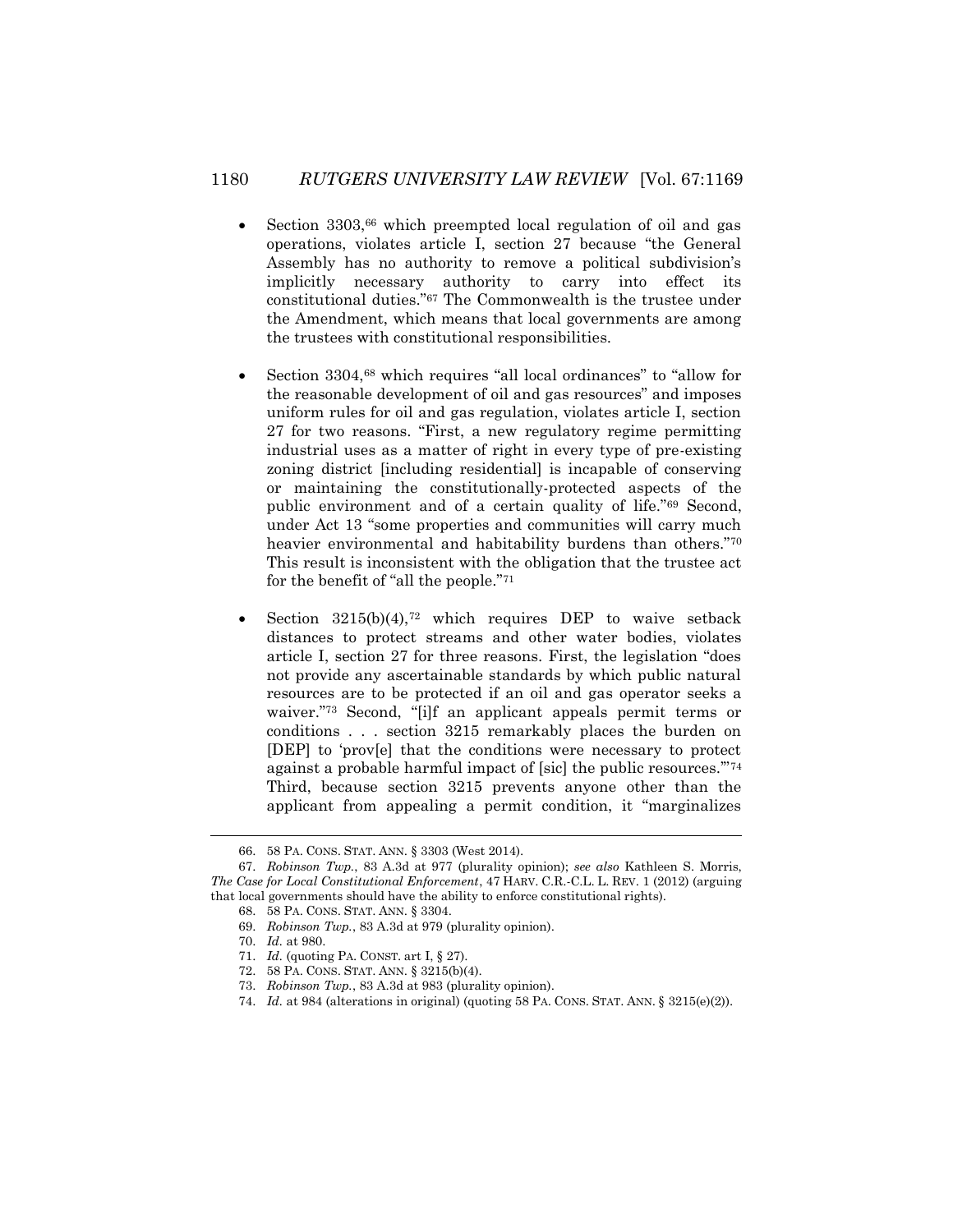participation by residents, business owners, and their elected representatives with environmental and habitability concerns, whose interests section 3215 ostensibly protects."<sup>75</sup>

2. Concurring Opinion: Substantive Due Process

In his concurring opinion, Justice Baer saw the primary argument of the petitioners to be based on substantive due process, and also viewed that approach as "better developed and a narrower avenue to resolve this appeal."<sup>76</sup> In "a state as large and diverse as Pennsylvania, meaningful protection of the acknowledged substantive due process right of an adjoining landowner to quiet enjoyment of his real property can only be carried out at the local level."<sup>77</sup> The challenged provisions, he said, "force municipalities to enact zoning ordinances [that] violate the substantive due process rights of their citizenries."<sup>78</sup>

3. Dissenting Opinions

Justice Saylor, in his dissenting opinion, took issue with the plurality and concurring opinions. In his view, Act 13 provides a detailed system for regulating unconventional gas development. The legislature "occupies the primary fiduciary role"<sup>79</sup> under article I, section 27, and local governments have no "vested entitlement" to "dictate the manner in which the General Assembly administers the Commonwealth's fiduciary obligation to the citizenry at large relative to the environment."<sup>80</sup> Justice Eakin's dissent expressed concern that the decision empowers municipalities at the expense of state decision-making authority.<sup>81</sup>

## III. IMPACTS AND IMPLICATIONS OF *ROBINSON TOWNSHIP*

The most obvious impact of the *Robinson Township* decision is to force lawyers and decision makers to look anew at the text of article I, section 27, and to recognize it as constitutional law. The decision also raises a wide variety of specific questions. Two of the most important are the impact of the opinion on municipal decision-making and the

l

<sup>75.</sup> *Id.*

<sup>76.</sup> *Id.* at 1001 (Baer, J., concurring).

<sup>77.</sup> *Id*.

<sup>78.</sup> *Id.* at 1008.

<sup>79.</sup> *Robinson Twp.*, 83 A.3d at 1012 (Saylor, J., dissenting).

<sup>80.</sup> *Id.*

<sup>81.</sup> *Id.* at 1015 (Eakin, J., dissenting).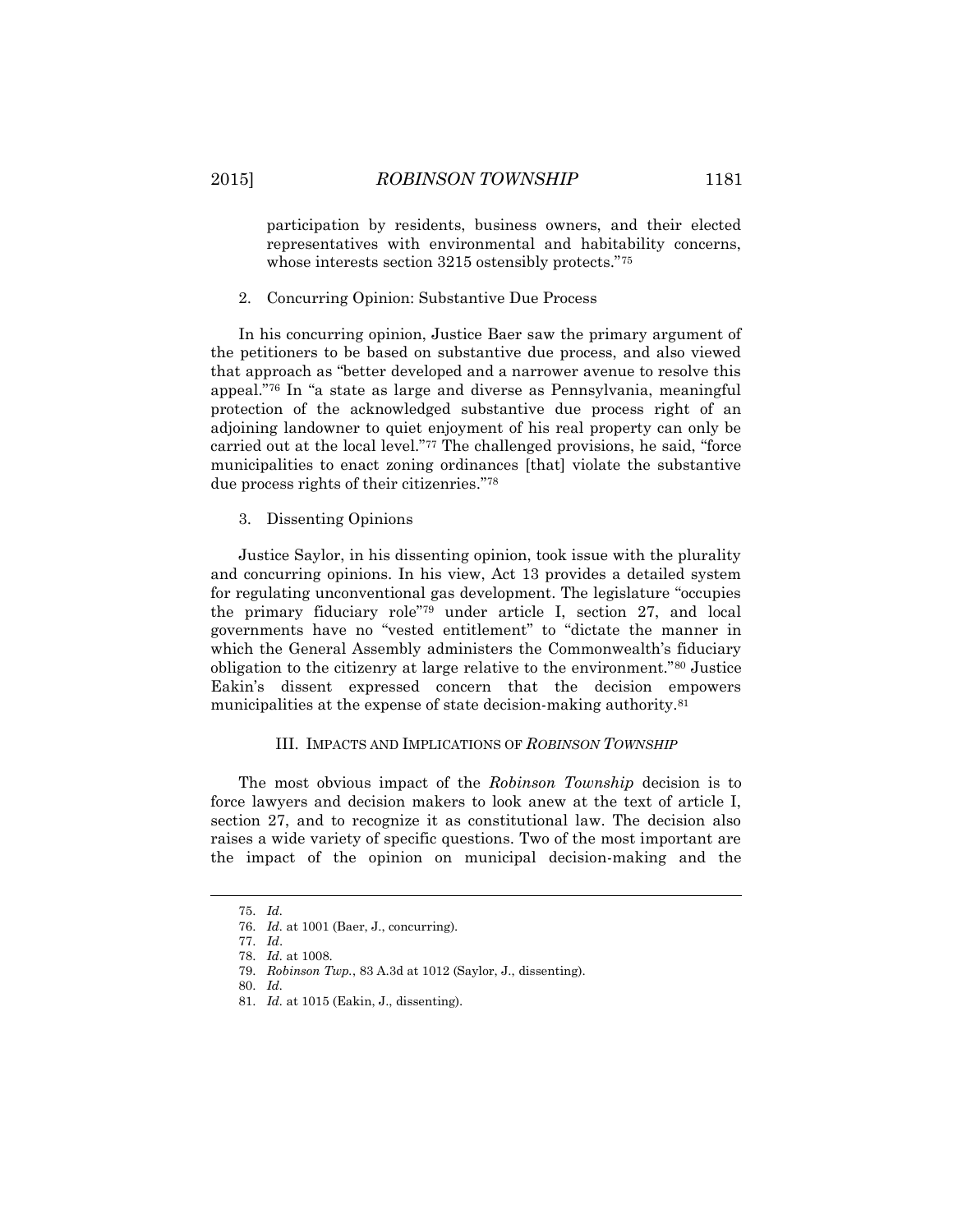likelihood that article I, section 27 will be used again to challenge the constitutionality of another statute. In addition, the decision will likely be read carefully by courts and other decision makers in other states and countries that have embraced environmental constitutionalism.

### *A. Revitalizing the Environmental Rights Amendment*

*Robinson Township* has major consequences for article I, section 27. The revitalization of article I, section 27 may be of greater import than its effect on Marcellus Shale development, even though it did not command the votes of a majority. The plurality treated article I, section 27 as actual constitutional law. It also reinforces environmental constitutionalism insofar as it represents an authentic attempt to engage the text of the Environmental Rights Amendment. No Pennsylvania court had yet articulated the "foundational principles" of article I, section 27 in this way, or at this level of detail. In addition, no Pennsylvania court had previously used article I, section 27 as a justification for holding a statute unconstitutional. In so doing, the court provided a framework for understanding and applying the Amendment that will likely be considered for decades.

The plurality clarified the meaning of article I, section 27 by recognizing that it contains two distinct sets of rules. The first is a right to clean air, pure water, and to the preservation of the natural, scenic, historic, and esthetic values of the environment.<sup>82</sup> The second involves a public trust in public natural resources, which the state is to conserve and maintain for the benefit of present and future generations.<sup>83</sup> The plurality also articulated for the first time what limits each of these rules imposes on the state—limitations that were described above.

The plurality's approach also refocused the role of balancing in environmental constitutionalism. Specifically, the plurality rejected the "non-textual" balancing test in *Payne v. Kassab* as "inappropriate" to determine matters outside a narrow category of cases.<sup>84</sup> Its criticism of the *Payne* test suggests that, even in those cases, courts will use the constitutional text as a point of reference.

Last, the plurality in *Robinson Township* made a point of explaining that environmental rights provisions serve both present and future generations. It observed: "By any responsible account, the exploitation of the Marcellus Shale Formation will produce a detrimental effect on the

<sup>82.</sup> PA. CONST. art. I, § 27 (first sentence).

<sup>83.</sup> *Id.* (second and third sentences).

<sup>84.</sup> *Robinson Twp.*, 83 A.3d at 967 (plurality opinion).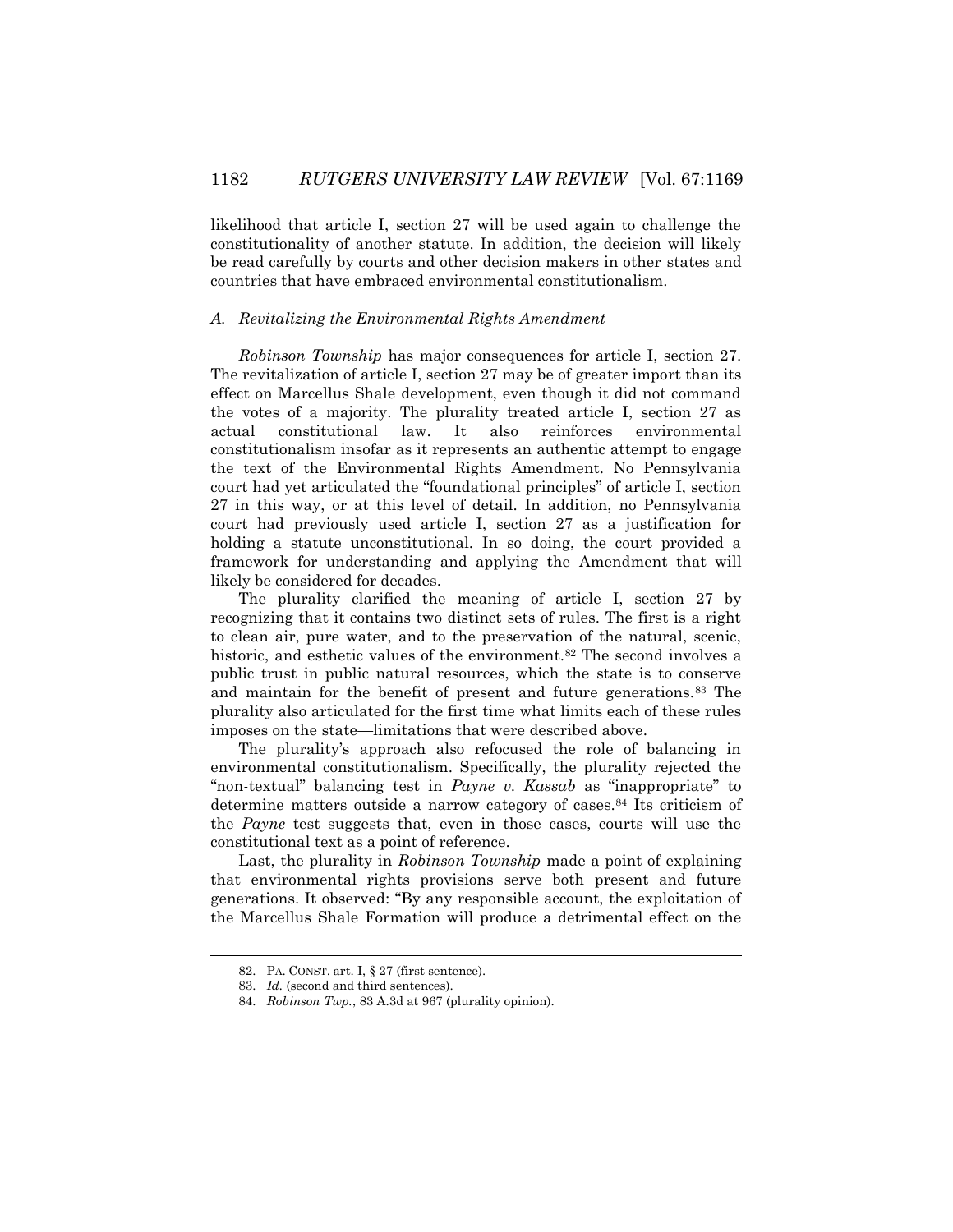environment, on the people, their children, and future generations, and potentially on the public purse, perhaps rivaling the environmental effects of coal extraction."<sup>85</sup> While some contest the comparison of shale gas with coal, there is a larger point here. The plurality opinion advances the purpose of constitutional enshrinement of environmental rights and public trust duties in the first place—to promote environmental protection and advance individual rights to a quality environment for both present and future generations.

## *B. Immediate Consequences in Pennsylvania*

This case has a wide range of implications. We discuss here only two of the most immediate implications—how it will affect decision-making by municipalities, and the likelihood that the text of article I, section 27 will again be used to challenge the constitutionality of a statute.

# 1. Decision-making by Municipalities

A likely focus of both immediate and longer-term analyses of the *Robinson Township* decision is the effect it will have on Pennsylvania municipalities. On one level, the decision represents a victory for municipalities because it identifies limits on the General Assembly's ability to interfere with local regulation. In recognizing that the municipal petitioners had standing, the majority stated:

This Court has held that a political subdivision has a substantial, direct, and immediate interest in protecting the environment and the quality of life within its borders, which interest confers upon the political subdivision standing in a legal action to enforce environmental standards. Political subdivisions, the Court has recognized, are legal persons, which have the right and indeed the duty to seek judicial relief, and, more importantly, they are "place[s] populated by people." The protection of environmental and esthetic interests is an essential aspect of Pennsylvanians' quality of life and a key part of local government's role. Local government, therefore, has a substantial and direct interest in the outcome of litigation premised upon changes, or serious and imminent risk of changes, which would alter the physical nature of

l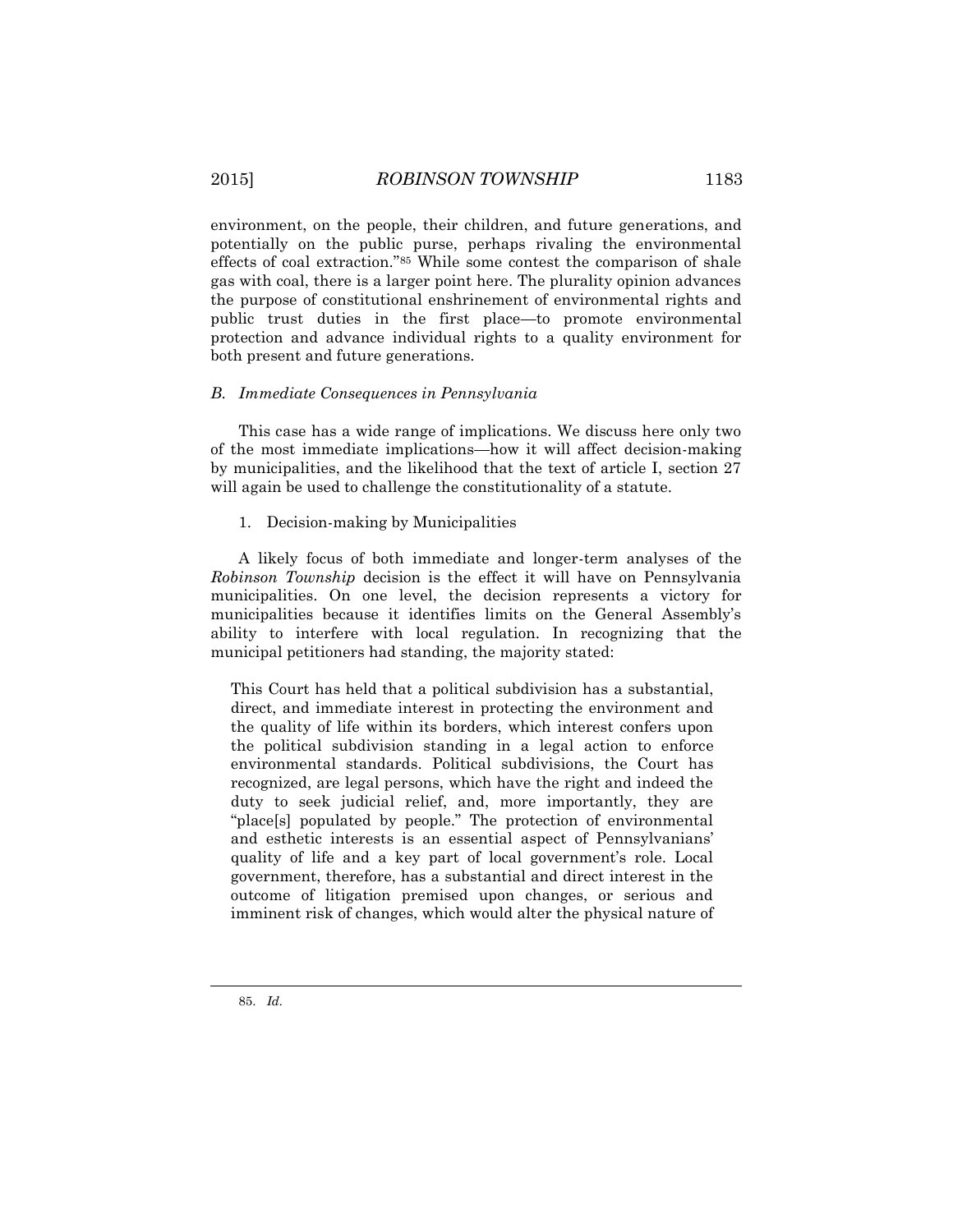the political subdivision and of various components of the environment.<sup>86</sup>

Because this municipal interest in protecting environmental, esthetic, and quality of life issues is "a quintessential local issue that must be tailored to local conditions,"<sup>87</sup> the plurality found that Act 13's "one size fits all" approach impermissibly displaced local development guidelines and "effectively disposed of the regulatory structures upon which citizens and communities made significant financial and quality of life decisions, and has sanctioned a direct and harmful degradation of the environmental quality of life in these communities and zoning districts."<sup>88</sup> While "the General Assembly has the authority to alter or remove any powers granted and obligations imposed by statute upon municipalities . . . constitutional commands regarding municipalities' obligations and duties to their citizens cannot be abrogated by statute."<sup>89</sup> Put differently, "the General Assembly has no authority to remove a political subdivision's implicitly necessary authority to carry into effect its constitutional duties."<sup>90</sup> In his concurring opinion, Justice Baer makes essentially the same point:

[M]andating to municipalities that they enact land use and zoning ordinances in compliance with the ineffective, yet absolute, "protections" afforded within Act 13, without any available mechanism for objection or remedy by the citizenry consistent with the individualized concerns of each municipality, zoning district, or resident, is the epitome of arbitrary and discriminatory impact.<sup>91</sup>

Thus, whether under the guise of the plurality's view of article I, section 27 or Justice Baer's view of substantive due process, municipalities enjoy some constitutional protection against the General Assembly's overreach.

What is more likely to draw immediate attention, however, is language suggesting that municipalities have responsibilities that they may not have recognized or fully appreciated before the decision. In discussing standing, for example, the plurality states that "[t]he aggrievement alleged by the political subdivisions is not limited to vindication of individual citizens' rights but extends to allegations that

<sup>86.</sup> *Id.* at 919–20 (majority opinion) (citations omitted).

<sup>87</sup>*. Id.* at 979 (plurality opinion).

<sup>88.</sup> *Id.* at 980.

<sup>89.</sup> *Id.* at 977.

<sup>90.</sup> *Robinson Twp.*, 83 A.3d at 977 (plurality opinion).

<sup>91.</sup> *Id.* at 1007 (Baer, J., concurring).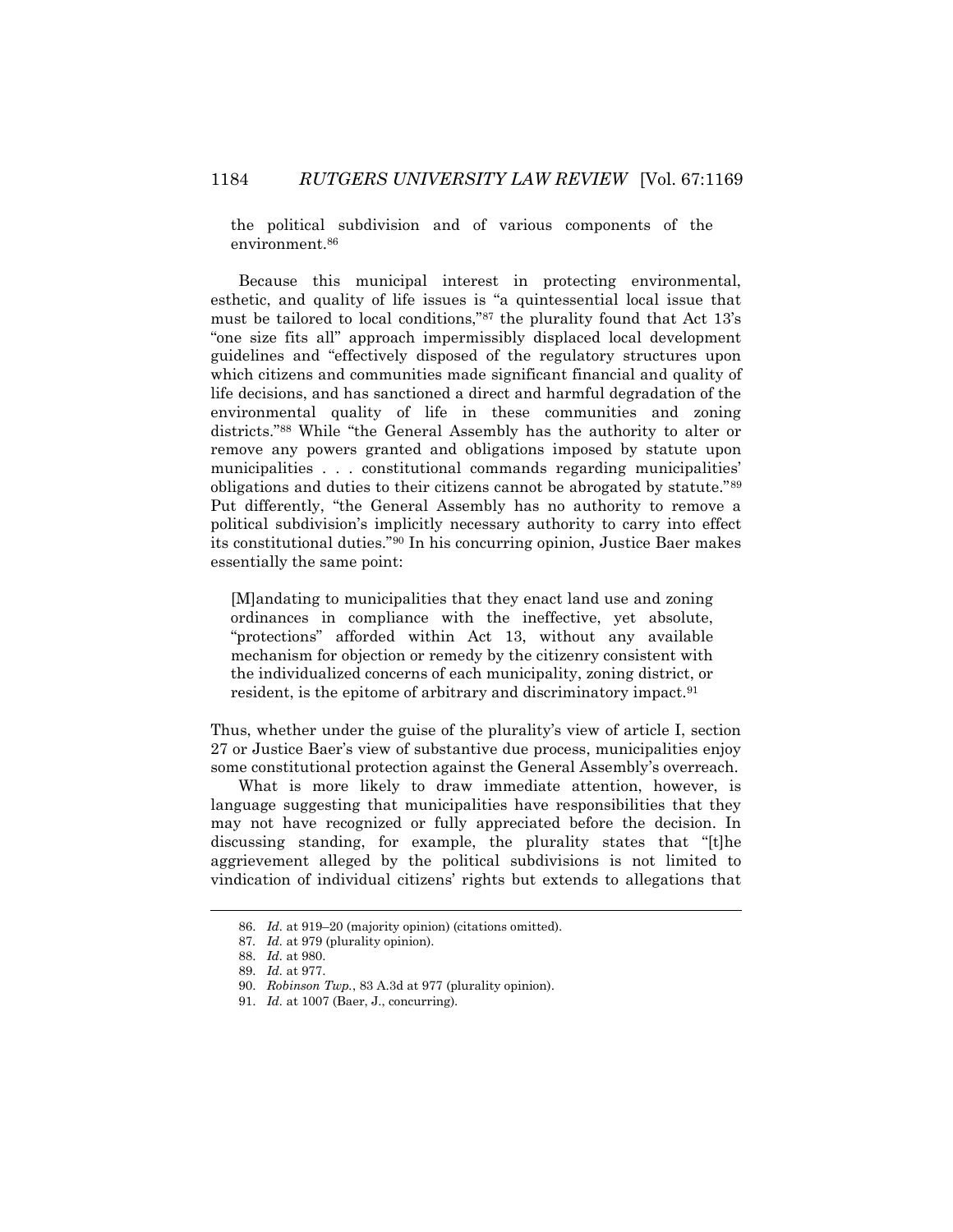the challenged statute interferes with the subdivisions' constitutional duties respecting the environment and, therefore, its interests and functions as a governing entity."<sup>92</sup> This notion that political subdivisions have "constitutional duties respecting the environment"<sup>93</sup> gets further amplified by the plurality's multiple assertions that article I, section 27 imposes a constitutional obligation on local governments.<sup>94</sup> Indeed, the plurality declares the limits of the General Assembly's ability to grant or withdraw municipal powers in terms of "constitutional commands regarding municipalities' obligations and duties to . . . citizens."<sup>95</sup> Thus, the plurality decision in *Robinson Township* affirmatively states that municipalities share in the constitutional obligations imposed by article I, section 27, and therefore the affirmative obligations imposed on the Commonwealth at the state level are imposed at the local level as well.

Recognition of such constitutional obligations at the local level means that article I, section 27 challenges to local actions (such as zoning or other ordinances) or non-actions (such as the failure to have zoning or other ordinances) are theoretically possible. Such challenges would at the very least impose defense burdens on municipalities. *Robinson Township* provides some guidance on how such challenges can and should be resolved.

First, the plurality articulated two basic categories of claims under article I, section 27: "A legal challenge pursuant to section 27 may proceed upon alternate theories that either the government has infringed upon citizens' rights or the government has failed in its trustee obligations, or upon both theories." 96

The first of these categories ("rights claims") suggests a governmental action resulting in an infringement of a citizen's right under section 27—

<sup>92.</sup> *Id.* at 920 (plurality opinion).

<sup>93.</sup> *Id.*

<sup>94.</sup> *See, e.g.*, *id.* at 952 ("Moreover . . . the constitutional obligation binds all government, state or local, concurrently. *Franklin Twp.*, 452 A.2d at 722 & n.8 (citing [s]ection 27, [c]ourt stated that protection and enhancement of citizens' quality of life 'is a constitutional charge which must be respected by all levels of government in the Commonwealth') . . . ."); *id.* at 956–57 ("The plain intent of the [third clause of article I, section 27] is to permit the checks and balances of government to operate in their usual fashion for the benefit of the people in order to accomplish the purposes of the trust. This includes local government."); *id.* at 977 ("With respect to the public trust, article I, section 27 of the Pennsylvania Constitution names not the General Assembly but 'the Commonwealth' as trustee. We have explained that, as a result, all existing branches and levels of government derive constitutional duties and obligations with respect to the people."); *id.* at 978 ("Act 13 thus commands municipalities to ignore their obligations under article I, section 27 . . . .").

<sup>95.</sup> *Id.* at 977.

<sup>96.</sup> *Robinson Twp.*, 83 A.3d at 950 (plurality opinion).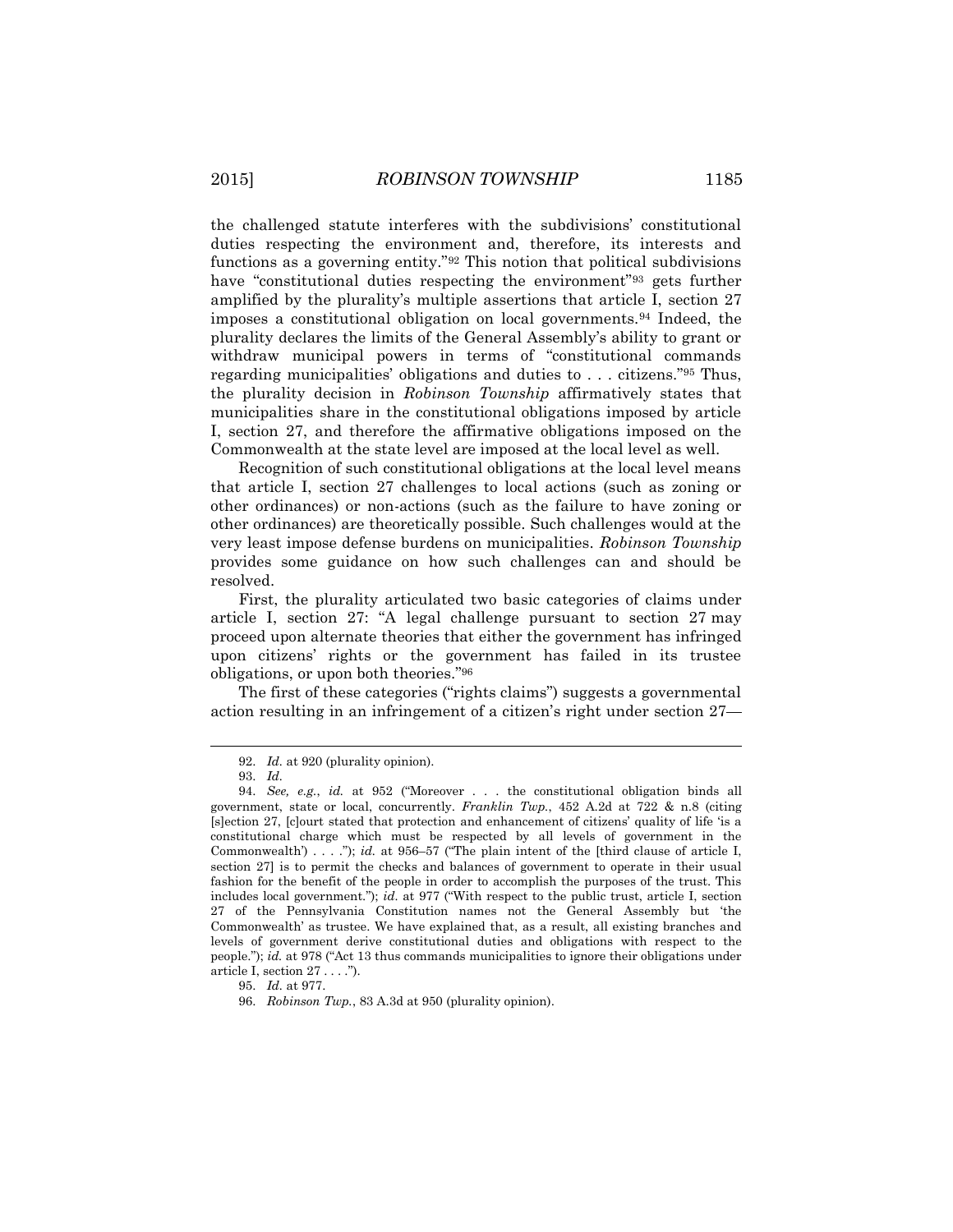"the . . . 'right' . . . to clean air and pure water, and to the preservation of natural, scenic, historic and esthetic values of the environment"97 contained in the first clause of section 27. The implication from the plurality's analysis is that the notion of an "infringement" of these rights arises from government *action* and not from inaction:

This clause affirms a limitation on the state's power to act contrary to this right. . . .

. . . [T]he first clause of section 27 does not impose express duties on the political branches to enact specific affirmative measures to promote clean air, pure water, and the preservation of the different values of our environment.<sup>98</sup>

Thus, a failure to act likely falls outside this first category of claims.

The second category of claims ("trust claims") could arise from either an action or a failure to act because of its trust law roots.<sup>99</sup> However, trust claims must be rooted in the public trust principles imposed by the second and third sentences of section 27. The plurality made it clear that "[o]n its terms, the second clause of section 27 applies to a narrower category of 'public' natural resources than the first clause of the provision,"<sup>100</sup> although this distinction still encompasses a wide array of things:

The drafters, however, left unqualified the phrase public natural resources, suggesting that the term fairly implicates relatively

 $\overline{a}$ 

. . . .

<sup>97.</sup> *Id.* at 951.

<sup>98.</sup> *Id.* at 951–52. In this way, the first sentence in article I, section 27 contains a "negative right" but not a "positive right." *See generally* ZACKIN, *supra* note 4 (distinguishing between positive and negative rights in constitutions, and advocating greater use of positive rights in state constitutions). According to Zackin:

<sup>[</sup>A] negative right protects its bearers from governmental threats by serving as the basis for a demand that government restrain itself. Similarly, a positive right protects its bearers even from non-governmental threats by serving as the basis for a demand that government intervene to protect and/or aid the threatened rights bearer.

Id. at 41. The first sentence contains a negative right because it limits government power to act contrary to the rights that it states.

<sup>99.</sup> *See Robinson Twp.*, 83 A.3d at 955–56 (plurality opinion) (indicating that the public trust concept in the third clause of section 27 establishes duties "which are both negative (*i.e.*, prohibitory) and affirmative (*i.e.*, implicating enactment of legislation and regulations)").

<sup>100.</sup> *Id.* at 955.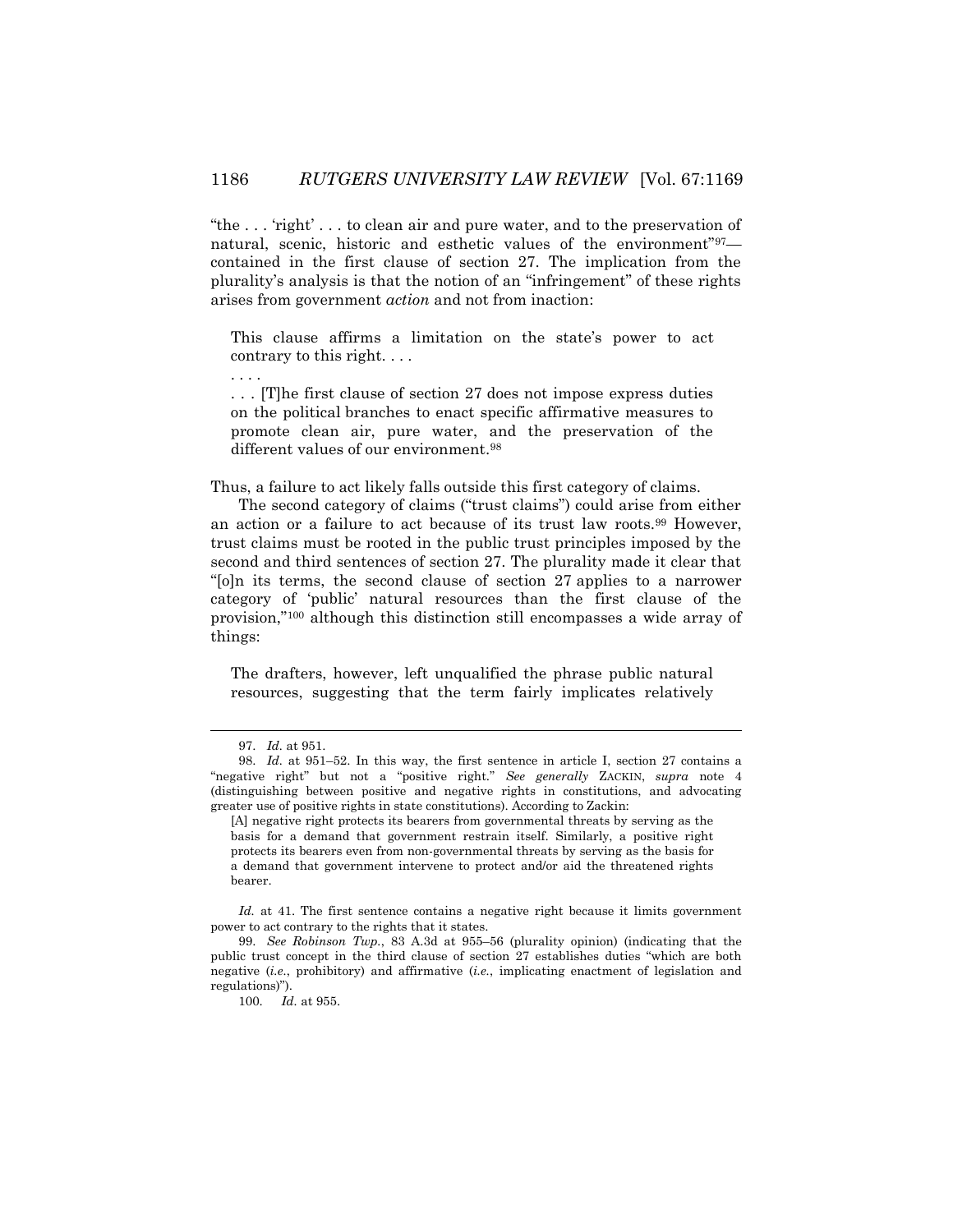broad aspects of the environment, and is amenable to change over time to conform, for example, with the development of related legal and societal concerns. At present, the concept of public natural resources includes not only state-owned lands, waterways, and mineral reserves, but also resources that implicate the public interest, such as ambient air, surface and ground water, wild flora, and fauna (including fish) that are outside the scope of purely private property.<sup>101</sup>

Nevertheless, the notion of a public interest implication arguably limits claims that are about private property unless a connection to "public natural resources" can be shown.

The express duty in section 27 is to "conserve and maintain" the public resources that form the corpus of the trust. As noted earlier, for the plurality, this creates three obligations:

(1) "a duty to refrain from permitting or encouraging the degradation, diminution, or depletion of public natural resources, whether such degradation, diminution, or depletion would occur through direct state action or indirectly, *e.g.*, because of the state's failure to restrain the actions of private parties";<sup>102</sup>

(2) a duty to "act affirmatively to protect the environment, via legislative action"; <sup>103</sup> and

(3) a duty "to deal impartially with all beneficiaries" by "balanc[ing] the interests of present and future beneficiaries."<sup>104</sup>

The precise contours of these three obligations are not explained, and therefore left to future judicial interpretation. Nevertheless, the plurality seems to recognize at least two countervailing principles that may mitigate the impact of these obligations on municipalities. First, the plurality makes clear that

<sup>101.</sup> *Id.* (citation omitted).

<sup>102.</sup> *Id.* at 957.

<sup>103.</sup> *Id.* at 958.

<sup>104.</sup> *Id.* at 959. These three public trust obligations are in the form of both positive and negative rights. *See* ZACKIN, *supra* note 4, at 41. The first of these three obligations is primarily a negative right—a right to prevent the government from damaging public natural resources. The last two obligations are primarily affirmative rights—requiring the government to administer the constitutional public trust in specific ways. To the extent that the constitutional public trust involves state-owned property, however, the distinction disappears because "state action and restraint are really two sides of the same coin." *Id.* at 172. That is, a right to limit the state in its use of public natural resources is also a right to require the state to conserve and maintain those resources.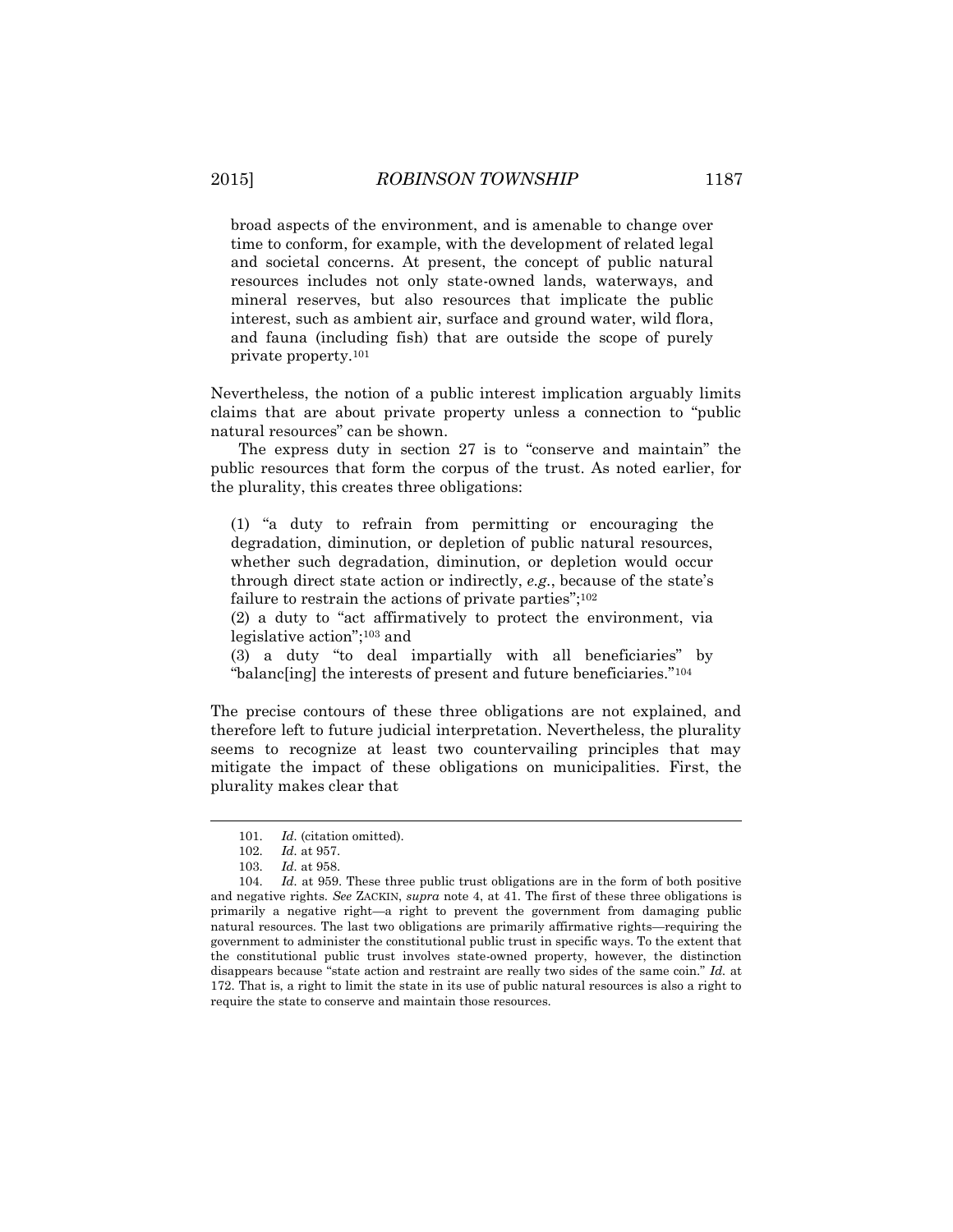the trust's express directions to conserve and maintain public natural resources do not require a freeze of the existing public natural resource stock; rather, as with the rights affirmed by the first clause of section 27, the duties to conserve and maintain are tempered by legitimate development tending to improve upon the lot of Pennsylvania's citizenry, with the evident goal of promoting sustainable development.<sup>105</sup>

Thus, legitimate development designed to improve the general welfare that amounts to sustainable development would not violate the plurality's view of the trust obligations imposed on municipalities under article I, section 27.

Second, both the plurality and Justice Baer's concurrence recognize and place importance on what the plurality termed "regulatory structures upon which citizens and communities made significant financial and quality of life decisions."<sup>106</sup> For Justice Baer, these regulatory structures "vindicate" a substantive due process right in the neighboring landowner.<sup>107</sup> Zoning (or, presumably, other local regulation springing from the police power) which bears "a substantial relationship to the health, safety, morals, or general welfare of the community" is constitutionally permissible.<sup>108</sup> Thus, local regulatory structures may enjoy some protection from claims under article I, section 27. How the police power and public trust obligations interrelate will likely be the context in which challenges to municipal actions and non-actions play out in the near future after *Robinson Township*.

### 2. Challenge to Constitutionality of Statutes

The *Robinson Township* decision was based on a facial constitutional challenge to Act 13, and the grounds for the decision were divided between article I, section 27 and substantive due process. An immediate next step for the development of article I, section 27 jurisprudence could be a majority decision determining the validity of a statute (or regulation or ordinance) based on the text of the environmental amendment.

l

<sup>105.</sup> *Robinson Twp.*, 83 A.3d at 958 (plurality opinion).

<sup>106.</sup> *Id.* at 980.

<sup>107.</sup> *See id.* at 1002–03 (Baer, J., concurring) ("May the General Assembly, through a law applicable statewide, remove *en toto* from local municipalities the apparatus it provided to vindicate the individual substantive due process rights of Pennsylvanian landowners?").

<sup>108.</sup> *Id.* at 1003.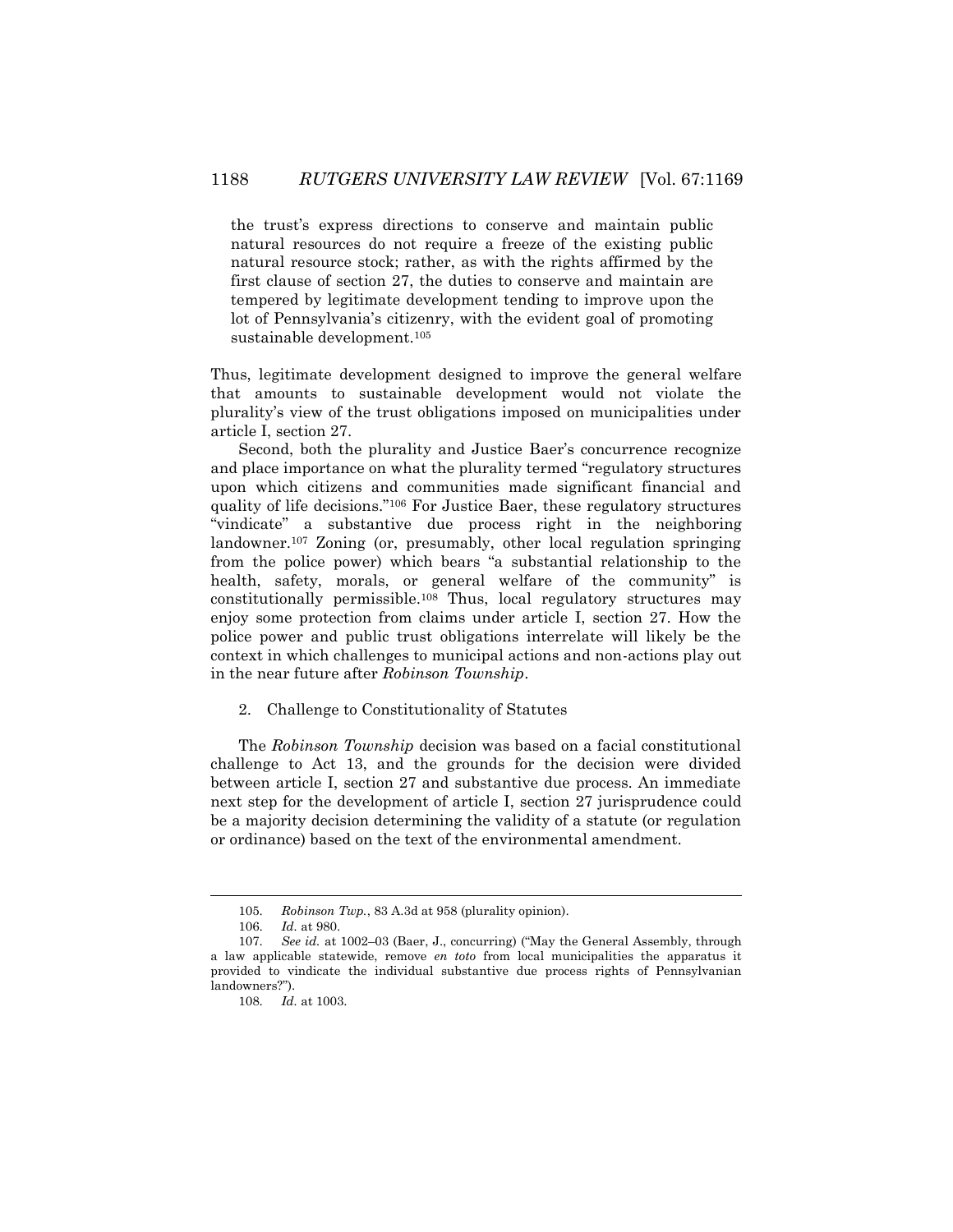The plurality opinion, of course, provides much of the basis for this conclusion. But so do inherent limitations in the three-part *Payne v. Kassab* test,<sup>109</sup> which is utterly inappropriate for determining the constitutionality of a statute. A constitutional challenge to a statute whether a facial challenge like the one in this case or a challenge to a statute as applied—obviously requires the use of a constitutional rule. The *Payne v. Kassab* test, however, does not provide such a rule. The first prong of the test is: "Was there compliance with all applicable statutes and regulations relevant to the protection of the Commonwealth's public natural resources?"<sup>110</sup> This prong is about compliance with statutes and regulations, and provides no means for determining the constitutionality of the statute(s) being implemented. The second prong is: "Does the record demonstrate a reasonable effort to reduce the environmental incursion to a minimum?"<sup>111</sup> This prong is about reducing environmental harm, but once again does not provide a standard for determining the constitutionality of a statute.

The third prong is: "Does the environmental harm which will result from the challenged decision or action so clearly outweigh the benefits to be derived therefrom that to proceed further would be an abuse of discretion?"<sup>112</sup> This prong presupposes that the standard of review is an "arbitrary and capricious" test, not a constitutional test. As administrative lawyers well know, the "arbitrary and capricious" test is applied to decisions that are within the statutory or regulatory authority of the administrative agency or local government that made the decision, but are considered to be an abuse of discretion. A claim that a statute is unconstitutional, by contrast, is directed against the authority of the legislature, and is not based on an "arbitrary and capricious" test. It thus seems likely that a future court will use the text of article I, section 27 to determine the constitutionality of a statute, ordinance, or administrative regulation.

## *C. Influencing Constitutional Environmental Rights Elsewhere*

*Robinson Township* is likely to influence environmental constitutionalism in the United States and around the globe. Environmental constitutionalism is a relatively recent phenomenon at the confluence of constitutional law, international law, human rights,

<sup>109.</sup> *See supra* note 26 and accompanying text.

<sup>110.</sup> Payne v. Kassab, 312 A.2d 86, 94 (Pa. Commw. Ct. 1973), *aff'd*, 361 A.2d 263 (Pa. 1976).

<sup>111.</sup> *Id.* 112. *Id.*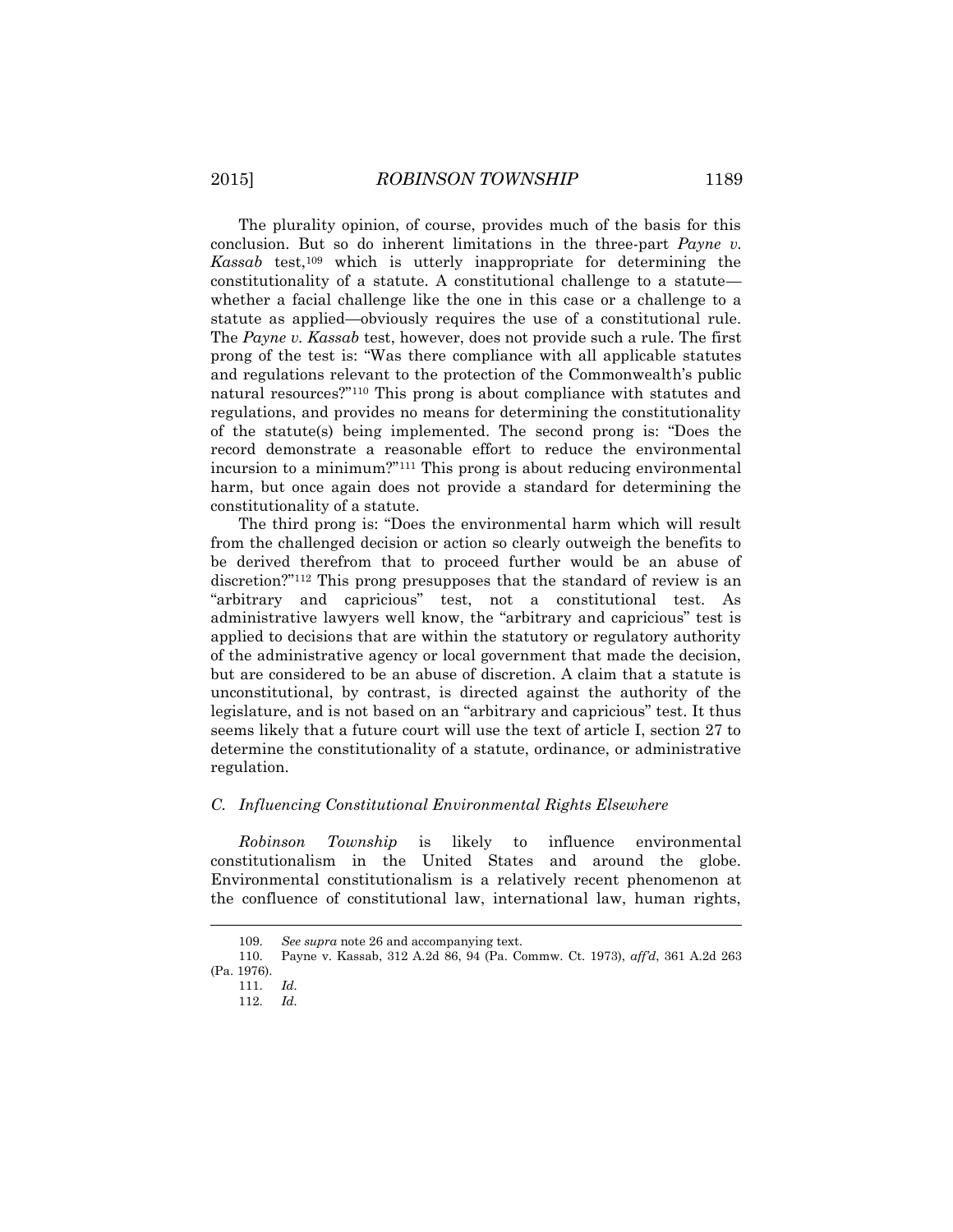and environmental law. It embodies the recognition that the environment is a proper subject for protection in constitutional texts and for vindication by constitutional courts worldwide.<sup>113</sup>

Environmental constitutionalism is evolving globally and subnationally. The constitutions of approximately three-quarters of nations worldwide address environmental matters in some fashion: some by committing to environmental stewardship; others by recognizing a basic right to a quality environment; and still others by ensuring a right to information, participation, and justice in environmental matters.<sup>114</sup> Indeed, most people on Earth now live under constitutions that protect environmental rights in some way. And environmental constitutionalism continues to emerge and evolve in courts all around the globe, although many constitutionally-embedded environmental rights provisions have yet to be energetically engaged. Courts and lawyers in other states and countries are likely to look to the *Robinson Township* decision for guidance and ideas.

### 1. Subnational Environmental Constitutionalism

Pennsylvania's Environmental Rights Amendment is unique but not alone. While all efforts to amend the United States Constitution to recognize environmental rights have failed,<sup>115</sup> states in the United States have a long tradition of constitutionalizing environmental protection. Indeed, constitutional recognition of natural resources and the environment at the subnational level in the United States harkens back almost two centuries, beginning in 1842 with Rhode Island's protection of "all the rights of fishery, and the privileges of the shore." <sup>116</sup> Among the

<sup>113</sup>*. See generally* James R. May & Erin Daly, *Global Constitutional Environmental Rights*, *in* ROUTLEDGE HANDBOOK OF INTERNATIONAL ENVIRONMENTAL LAW 603 (Shawkat Alam, et al. eds., 2012); James R. May, *Constituting Fundamental Environmental Rights Worldwide*, 23 PACE ENVTL. L. REV. 113, 113 (2006); James R. May & Erin Daly*, Constitutional Environmental Rights Worldwide*, *in* PRINCIPLES OF CONSTITUTIONAL ENVIRONMENTAL LAW 329 (2011); James R. May & Erin Daly, *New Directions in Earth Rights, Environmental Rights and Human Rights: Six Facets of Constitutionally Embedded Environmental Rights Worldwide*, IUCN ACAD. ENVTL L. E-J. 1, 1 (2011); James R. May & Erin Daly, *Vindicating Fundamental Environmental Rights Worldwide*, 11 OR. REV. INT'L L. 365, 366 (2009) [hereinafter May & Daly, *Vindicating Fundamental Environmental Rights Worldwide*].

<sup>114.</sup> MAY & DALY, *supra* note 4, at 209–35.

<sup>115.</sup> *See generally* Robin Kundis Craig, *Should There Be a Constitutional Right to a Clean/Healthy Environment?*, 34 ENVTL. L. REP*.* 11013, 11014 (2004).

<sup>116.</sup> R.I. CONST. of 1842, art. I, § 17. For a thorough history of the evolution of the Rhode Island Constitution, see Kevin Leitao, *Rhode Island's Forgotten Bill of Rights*, 1 ROGER WILLIAMS U. L. REV. 31, 58 n.68 (1996).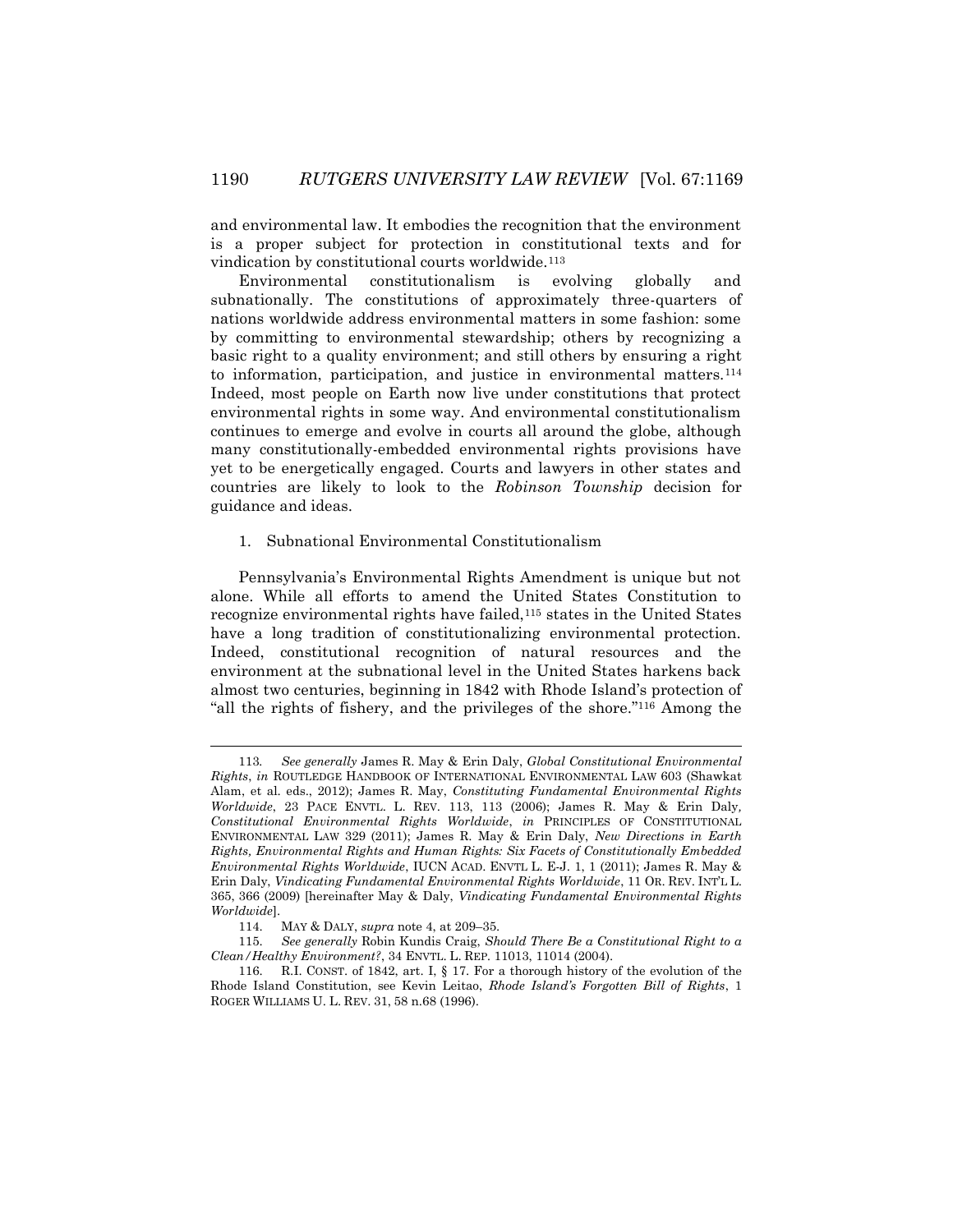more notable provisions is the "Wildlands Forever" provision of the New York State Constitution, which provides:

The lands of the state, now owned or hereafter acquired, constituting the forest preserve as now fixed by law, shall be forever kept as wild forest lands. They shall not be leased, sold or exchanged, or be taken by any corporation, public or private, nor shall the timber thereon be sold, removed or destroyed.<sup>117</sup>

There are at least 207 natural resource or environment-related provisions in forty-six state constitutions.<sup>118</sup> These provisions reach nineteen different categories of natural resources or the environment, including water, timber, and minerals. <sup>119</sup> They also take eleven different forms, including general policy statements, legislative directives, and individual rights to a quality environment.<sup>120</sup> States recognizing environmental protection as an overarching state policy include Louisiana,<sup>121</sup> Michigan,<sup>122</sup> Ohio,<sup>123</sup> South Carolina,<sup>124</sup> and Virginia.<sup>125</sup>

120. *Id.* at 75. The other manifestations include provisions respecting (1) legislative protection, (2) agency authority, (3) general financing, (4) taxing authority, (5) bonding authority, (6) funds and trust accounts, (7) educational programs, and (8) private liability. *Id.*

<sup>117.</sup> N.Y. CONST. art. XIV, § 1; *see, e.g.*, Ass'n for the Prot. of the Adirondacks v. MacDonald, 170 N.E. 902, 903 (1930) (finding timber harvesting inconsistent with "Forever Wild" portion of the New York state constitution).

<sup>118.</sup> May & Romanowicz, *supra* note 4, at 305.

<sup>119.</sup> *Environmental and Natural Resources Provisions in State Constitutions*, 22 J. LAND RESOURCES & ENVTL. L. 74 (2002). The categories are: (1) public land acquisition, preservation, or management, (2) public ownership of land and other resources, (3) sovereignty, (4) the balance of use and development, (5) school trust doctrine, (6) public trust doctrine, (7) takings or eminent domain, (8) access to water, (9) allocation of water, (10) water development and reclamation, (11) water resource protection, (12) mining and mineral rights, (13) fish and wildlife, (14) fishing rights, (15) hunting and fishing restrictions, (16) rights of way, (17) timber and forest management, (18) nuclear power, and (19) agriculture. *Id.* at 74–75.

<sup>121.</sup> LA. CONST. art. IX, § 1 ("The natural resources of the state, including air and water, and the healthful, scenic, historic, and esthetic quality of the environment shall be protected, conserved, and replenished insofar as possible and consistent with the health, safety, and welfare of the people. The legislature shall enact laws to implement this policy.").

<sup>122.</sup> MICH. CONST. art. IV, § 51 ("The legislature shall pass suitable laws for the protection and promotion of the public health.").

<sup>123.</sup> OHIO CONST. art. VIII, § 2 ("[E]nvironmental and related conservation, preservation, and revitalization purposes . . . are proper public purposes of the state and local governmental entities and are necessary and appropriate means to improve the quality of life and the general and economic well-being of the people of this state . . . .").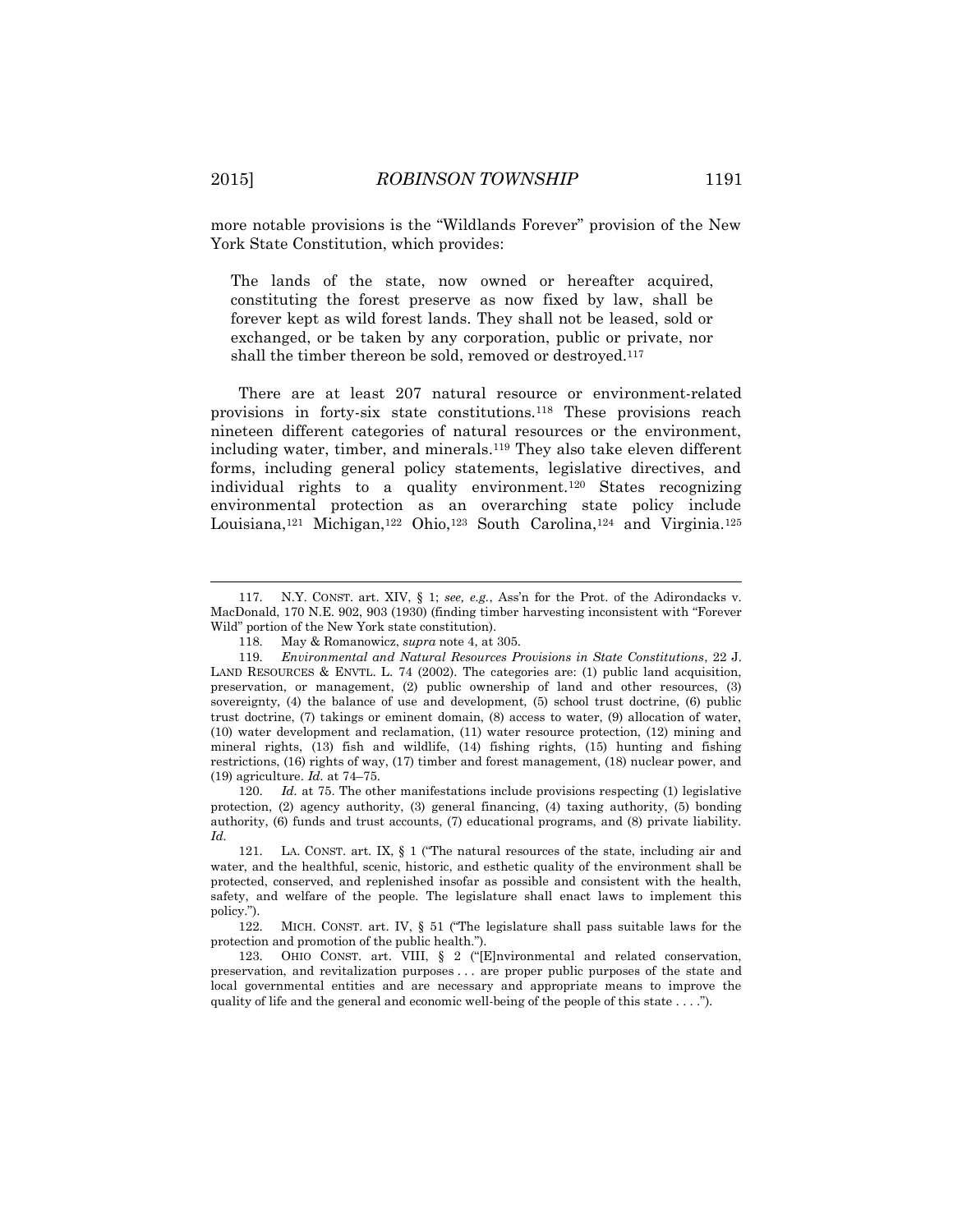Several more address parochial environmental concerns, such as access to water, preservation, re-development, sustainability, pollution abatement, climate change, energy reform, or environmental rights.<sup>126</sup> Dozens more contain provisions fairly characterized as recognizing that the state holds state resources in "public trust."<sup>127</sup>

In addition to Pennsylvania, states that have instantiated a substantive right to a quality environment<sup>128</sup> include Hawaii,<sup>129</sup> Illinois,<sup>130</sup> Massachusetts,<sup>131</sup> and Montana.<sup>132</sup> These provisions are independent of state laws that allow citizens to enforce pollution control statutes.<sup>133</sup>

No state provision is the same as Pennsylvania's Environmental Rights Amendment. While most provide a "right" to the "environment," the adjectival objective—"clean" or "healthful" or "quality"—differs from state to state. For example, Hawaii's and Montana's constitutions aim to afford a "clean and healthful environment,"<sup>134</sup> Illinois' "a right to a

126. Of course, whether to categorize a constitutional provision as addressing the environment or resources involves some measure of subjectivity.

128. *See* Mary Ellen Cusack, *Judicial Interpretation of State Constitutional Rights to a Healthful Environment*, 20 B.C. ENVTL. AFF. L. REV. 173, 181 (1993) (noting amendments to state constitutions include "those granting citizens the right to a healthful environment; public policy statements concerning preservation of natural resources; financial provisions for environmental programs; and clauses that restrict the environmental prerogatives of state legislatures"); *see also* EDITH BROWN WEISS ET AL., INTERNATIONAL ENVIRONMENTAL LAW AND POLICY 416 (1998) (identifying Illinois, Hawaii, California, Florida, Massachusetts, Montana, Pennsylvania, Rhode Island, and Virginia as embedding environmental rights).

130*.* ILL. CONST. art. XI, § 2.

l

- 131. MASS. CONST. art. XLIX.
- 132. MONT. CONST. art. II, § 3.

133. Many state environmental statutes, for example, have citizen suit provisions. *See, e.g.*, Air Pollution Control Act, 35 PA. CONS. STAT. ANN. § 4013.6(c) (West 2014) (authorizing citizen suits to compel compliance with Act).

134. HAW. CONST. art. XI, § 9 ("Each person has the right to a clean and healthful environment . . . ."); MONT. CONST. art. II,  $\S$  3 (guaranteeing "the right to a clean and healthful environment").

<sup>124.</sup> S.C. CONST. art. XII, § 1 ("The health, welfare, and safety of the lives and property of the people of this State and the conservation of its natural resources are matters of public concern.").

<sup>125.</sup> VA. CONST. art. XI, § 1 ("To the end that the people have clean air, pure water, and the use and enjoyment for recreation of adequate public lands, waters, and other natural resources, . . . . it shall be the Commonwealth's policy to protect its atmosphere, lands, and waters from pollution, impairment, or destruction, for the benefit, enjoyment, and general welfare of the people of the Commonwealth.").

<sup>127.</sup> May and Romanowicz, *supra* note 4, at 305.

<sup>129</sup>*.* HAW. CONST. art. XI, § 9.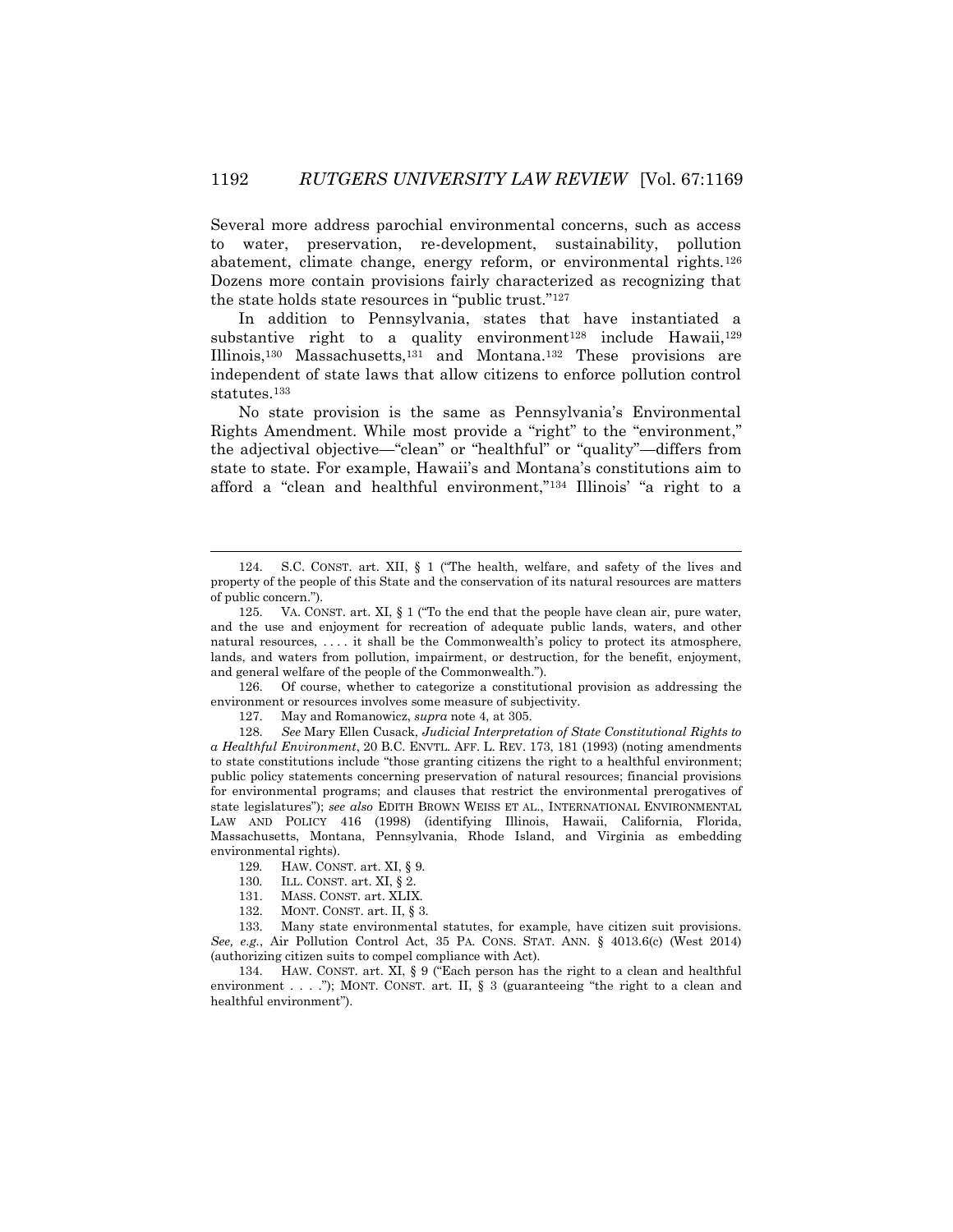healthful environment,"<sup>135</sup> and Massachusetts' a "right to clean air and water, freedom from excessive and unnecessary noise, and the natural, scenic, historic, and esthetic qualities of their environment."<sup>136</sup>

### 2. Global Environmental Constitutionalism

Nearly one-half of countries worldwide have constitutions that include substantive environmental rights like those advanced in *Robinson Township*. <sup>137</sup> Substantive environmental rights are those that recognize a right to some degree of environmental quality, such as a right to an "adequate," "clean," "healthy," "productive," "harmonious," or "sustainable" environment. Moreover, environmental rights have been recognized as a component of non-environmental substantive rights, such as the right to life.<sup>138</sup> Since 2000, about two dozen countries have adopted new or amended substantive environmental rights provisions in their constitutions, including Armenia, Bolivia, Ecuador, the Dominican Republic, France, Guinea, Hungary, Jamaica, Kenya, Maldives, Madagascar, Montenegro, Myanmar, Nepal, Rwanda, Serbia, South Sudan, Sudan, and Turkmenistan.<sup>139</sup> Environmental constitutionalism is also under consideration in at least half a dozen other countries.<sup>140</sup>

3. Judicial Receptivity to Constitutional Environmental Rights

More and more courts around the globe are engaging in environmental constitutionalism, seriously interpreting and applying environmental provisions in the constitutions of their jurisdiction. Hence, courts from around the globe are likely to turn to *Robinson Township* for guidance.

140*. Id.*

<sup>135.</sup> ILL. CONST. art. XI, § 2 ("Each person has the right to a healthful environment.").

<sup>136.</sup> MASS. CONST. art. XLIX ("The people shall have the right to clean air and water.").

<sup>137.</sup> David R. Boyd, *The Constitutional Right to a Healthy Environment*, ENVIRONMENT (July–Aug. 2012), http://www.environmentmagazine.org/Archives/Back%20 Issues/2012/July-August%202012/constitutional-rights-full.html (providing that the right to a healthy environment was protected by constitution in 92 out of 193 nations in 2012).

<sup>138.</sup> *See, e.g.*, Sumudu Atapattu, *The Right to a Healthy Life or the Right to Die Polluted?: The Emergence of a Human Right to a Healthy Environment Under International Law*, 16 TUL. ENVTL. L.J. 65 (2002).

<sup>139.</sup> MAY & DALY, *supra* note 4, at 65. Appendices A–C contain a complete list of countries with such provisions, regardless of when they were adopted. *Id.*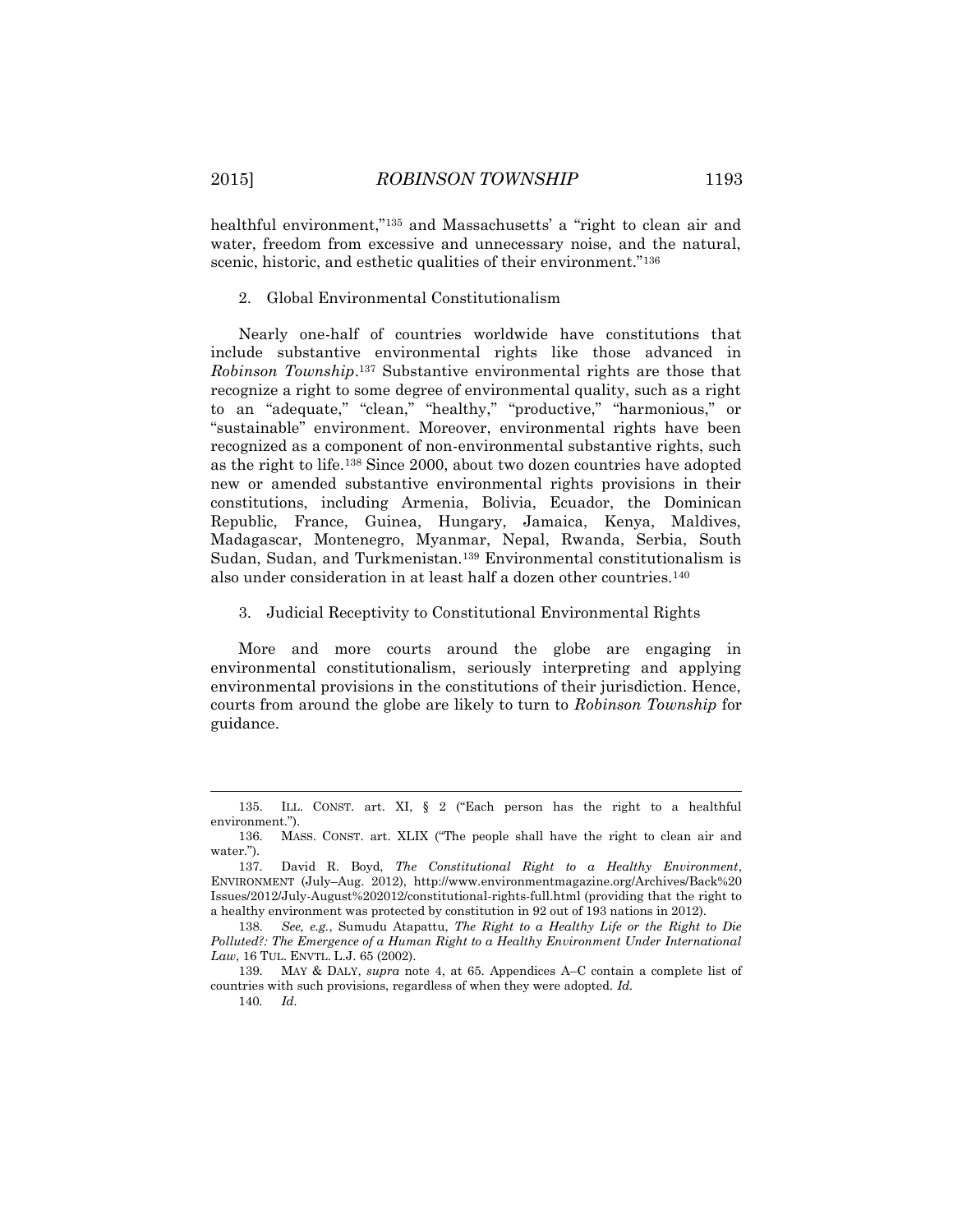A constitutionally enshrined right to a quality environment is most effective when it is recognized and enforced judicially.<sup>141</sup> Nonetheless, constitutionally-embedded environmental provisions are seldom subject to substantive interpretation, $142$  leaving them dormant and awaiting clarity through advocacy. This dearth in applicable jurisprudence is likely due to judicial concerns about recognizing and enforcing emerging constitutional features,<sup>143</sup> restraining economic development and property rights, entering what are often seen as political thickets,<sup>144</sup> or providing causes of action that may displace other legislative prerogatives granted to affected persons, such as state citizen suits to enforce state pollution control requirements.<sup>145</sup>

Principally, constitutional environmental rights—including those at the subnational level in the United States—are under enforced because they are not designed or deemed to be self-executing. The environmental rights provisions embedded in Hawaii's and Illinois' constitutions, for example, are enforceable by "any person . . . through appropriate legal proceedings, subject to reasonable limitations and regulation as provided by law."<sup>146</sup> Massachusetts' environmental rights provision seems to assume judicial action without requiring intervening legislative action.<sup>147</sup> Moreover, some provisions contain a parallel provision that imposes a duty upon the state to enact laws to protect the environment, which suggests to some that corresponding environmental rights provisions are not self-executing. Some see the mandatory "*shall*" as requiring legislative action to effectuate constitutional environmental rights. Others see these provisions as merely invoking "moral force" that does

<sup>141.</sup> For a general discussion of enforcement in this context, see John C. Tucker, *Constitutional Codification of an Environmental Ethic*, 52 FLA. L. REV. 299 (2000).

<sup>142.</sup> *See, e.g.*, Sierra Club v. Dep't of Transp., 167 P.3d 292, 313 n.28 (Haw. 2007) (explaining that "[a]lthough this court has cited this amendment as support for our approach to standing in environmental cases . . . we have not directly interpreted the text of the amendment").

<sup>143.</sup> Robert A. McLaren, *Environmental Protection Based on State Constitutional Law: A Call for Reinterpretation*, 12 U. HAW. L. REV. 123, 152 (1990).

<sup>144.</sup> The obstacles to enforcing state constitutional environmental rights are strikingly similar to those that afflict enforcement of environmental rights provisions in national constitutions worldwide. *See generally* May & Daly, *Vindicating Fundamental Environmental Rights Worldwide*, *supra* note 113.

<sup>145.</sup> *See generally* James R. May, *The Availability of State Environmental Citizen Suits*, 18 NAT. RESOURCES & ENV'T 53 (2004).

<sup>146.</sup> HAW. CONST. art. XI, § 9; ILL. CONST. art. XI, § 2. *But see* Cusack, *supra* note 128, at 182 (opining that Hawaii's provision is self-executing).

<sup>147.</sup> MASS. CONST. art. XCVII ("The general court shall have the power to enact legislation necessary or expedient to protect such rights.").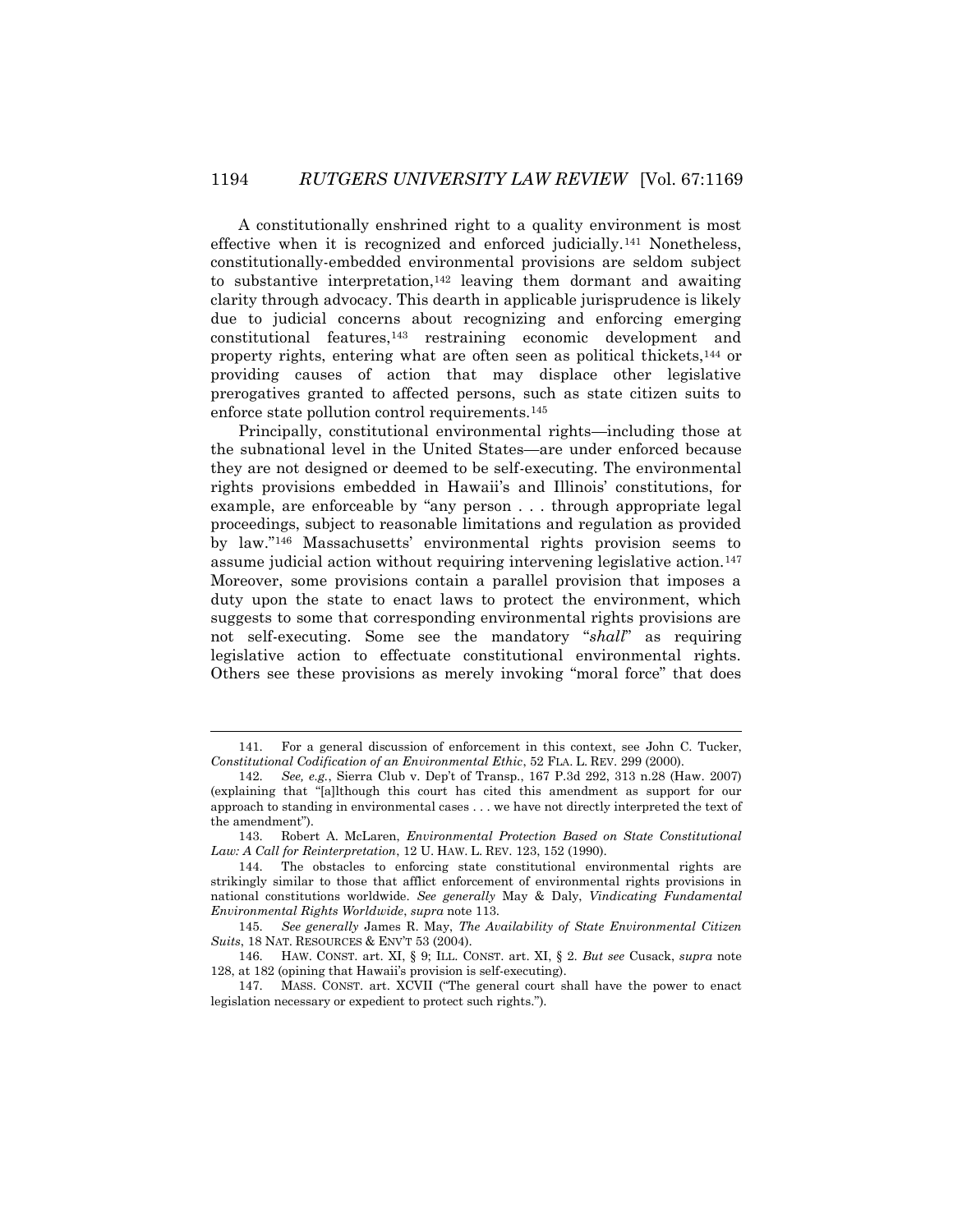not create a separately enforceable environmental right.<sup>148</sup> Most state court decisions in the United States have found constitutionallyembedded provisions in state constitutions *not* to be self-enforcing. For example, in *Enos v. Secretary of Environmental Affairs*,<sup>149</sup> the Supreme Judicial Court of Massachusetts held that the constitutional right to clean air and water does not afford an independent means to challenge an agency's decision to grant a permit to operate a sewage treatment plant under the Massachusetts Environmental Policy Act.<sup>150</sup>

The plurality's opinion in *Robinson Township*, however, opens the door to fresh interpretations of constitutionally-embedded environmental rights provisions, especially those found to be "on par" with other constitutional rights. The Pennsylvania Supreme Court is not alone in engaging constitutional environmental rights. The Supreme Court of Alaska recently read that state's "public interest" constitutional standard for resource development to require that courts take a hard look at whether state agencies adequately considered the cumulative environmental impacts of oil and gas leases.<sup>151</sup> And the Supreme Court of Montana has subjected that state's environmental rights provision to strict scrutiny,<sup>152</sup> although it has since been reluctant to enforce it.<sup>153</sup> *Robinson Township* suggests a trend toward acceptance of environmental constitutionalism in Pennsylvania and elsewhere. *Robinson Township*  thus reinforces the potential sway of environmental constitutionalism for achieving the dual goals of advancing human rights and environmental protection at national and subsidiary levels.

### IV. CONCLUSION

*Robinson Township* is a potentially important corrective to judicial under-engagement of environmental constitutionalism. Within Pennsylvania, the case forces lawyers and decision makers to closely examine the text of article I, section 27 and treat it as constitutional law. It is particularly noteworthy that the decision was issued in the context of a significant social, economic, and environmental controversy—

<sup>148.</sup> A.E. Dick Howard, *The Indeterminacy of Constitutions*, 31 WAKE FOREST L. REV. 383, 407–09 (1996).

<sup>149.</sup> 731 N.E.2d 525 (Mass. 2000).

<sup>150.</sup> *Id.* at 532.

<sup>151.</sup> Sullivan v. Resisting Envtl. Destruction on Indigenous Lands, 311 P.3d 625, 637 (Alaska 2013).

<sup>152.</sup> Mont. Envtl. Info. Ctr. v. Dep't of Envtl. Quality, 988 P.2d 1236, 1246 (Mont. 1999).

<sup>153.</sup> *See, e.g.*, N. Plains Res. Council, Inc. v. Mont. Bd. of Land Comm'rs, 288 P.3d 169, 174–75 (Mont. 2012).